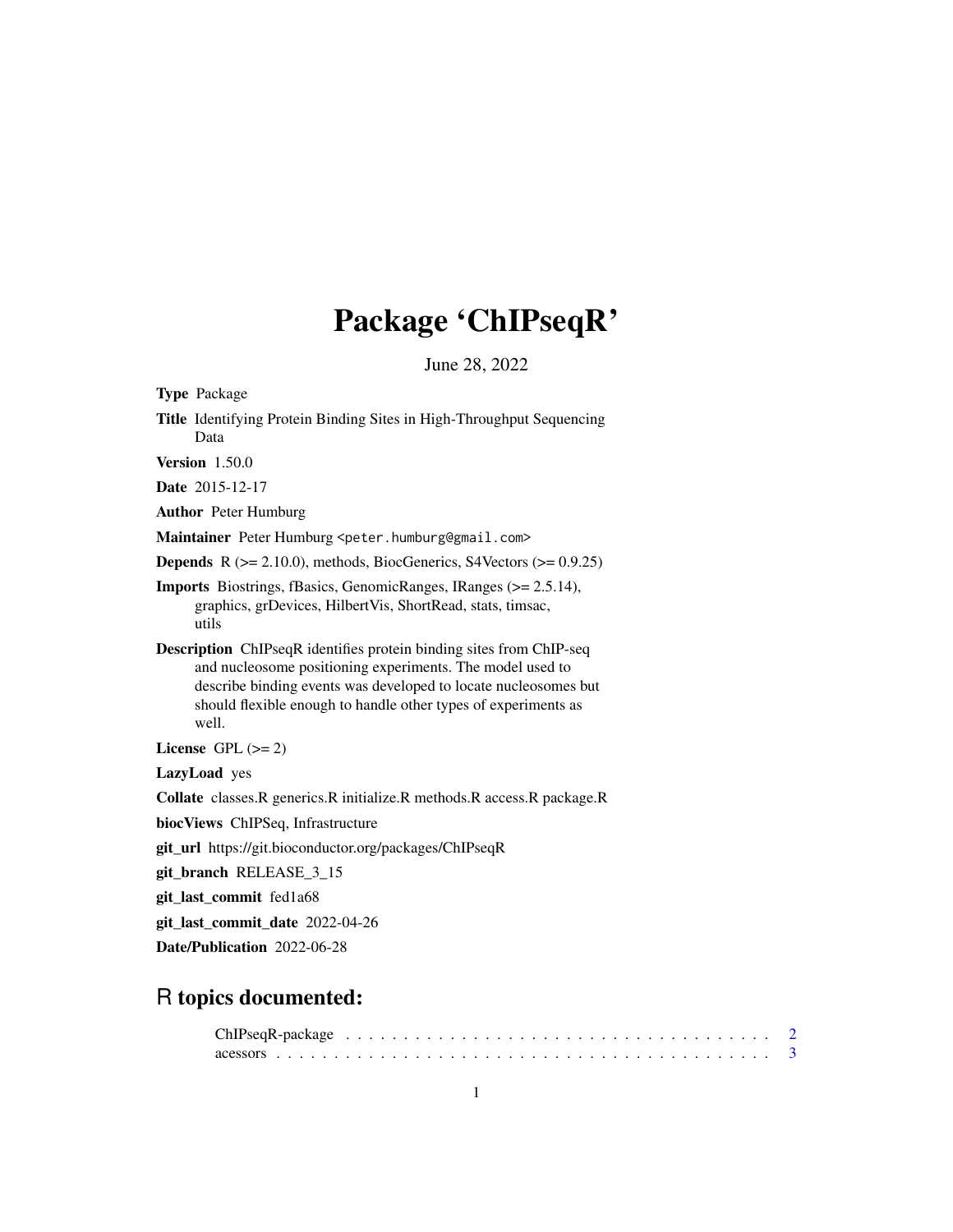<span id="page-1-0"></span>

|       | $plot, ReadCounts, missing-method \dots \dots \dots \dots \dots \dots \dots \dots \dots \dots \dots \dots \dots \dots \dots \dots \dots \dots$ |    |
|-------|------------------------------------------------------------------------------------------------------------------------------------------------|----|
|       |                                                                                                                                                |    |
|       |                                                                                                                                                |    |
|       |                                                                                                                                                |    |
|       |                                                                                                                                                |    |
|       |                                                                                                                                                |    |
|       |                                                                                                                                                |    |
|       |                                                                                                                                                |    |
|       |                                                                                                                                                |    |
|       |                                                                                                                                                |    |
| Index |                                                                                                                                                | 33 |
|       |                                                                                                                                                |    |

ChIPseqR-package *Identifying Protein Binding Sites in High-Throughput Sequencing Data*

# Description

ChIPseqR provides a set of functions for the analysis of ChIP-seq data. Protein binding sites are located by identifying a characteristic pattern of peaks in read counts on both DNA strands.

# Details

| Package:  | ChIPseqR      |
|-----------|---------------|
| Type:     | Package       |
| Version:  | 1.13.1        |
| Date:     | 2012-12-11    |
| License:  | $GPL$ $(>=2)$ |
| LazyLoad: | yes           |

The easiest way to obtain binding site predictions for nucleosomes is to use [simpleNucCall](#page-27-1). This provides a simple interface to [callBindingSites](#page-9-1). This function operates on [AlignedRead](#page-0-0) objects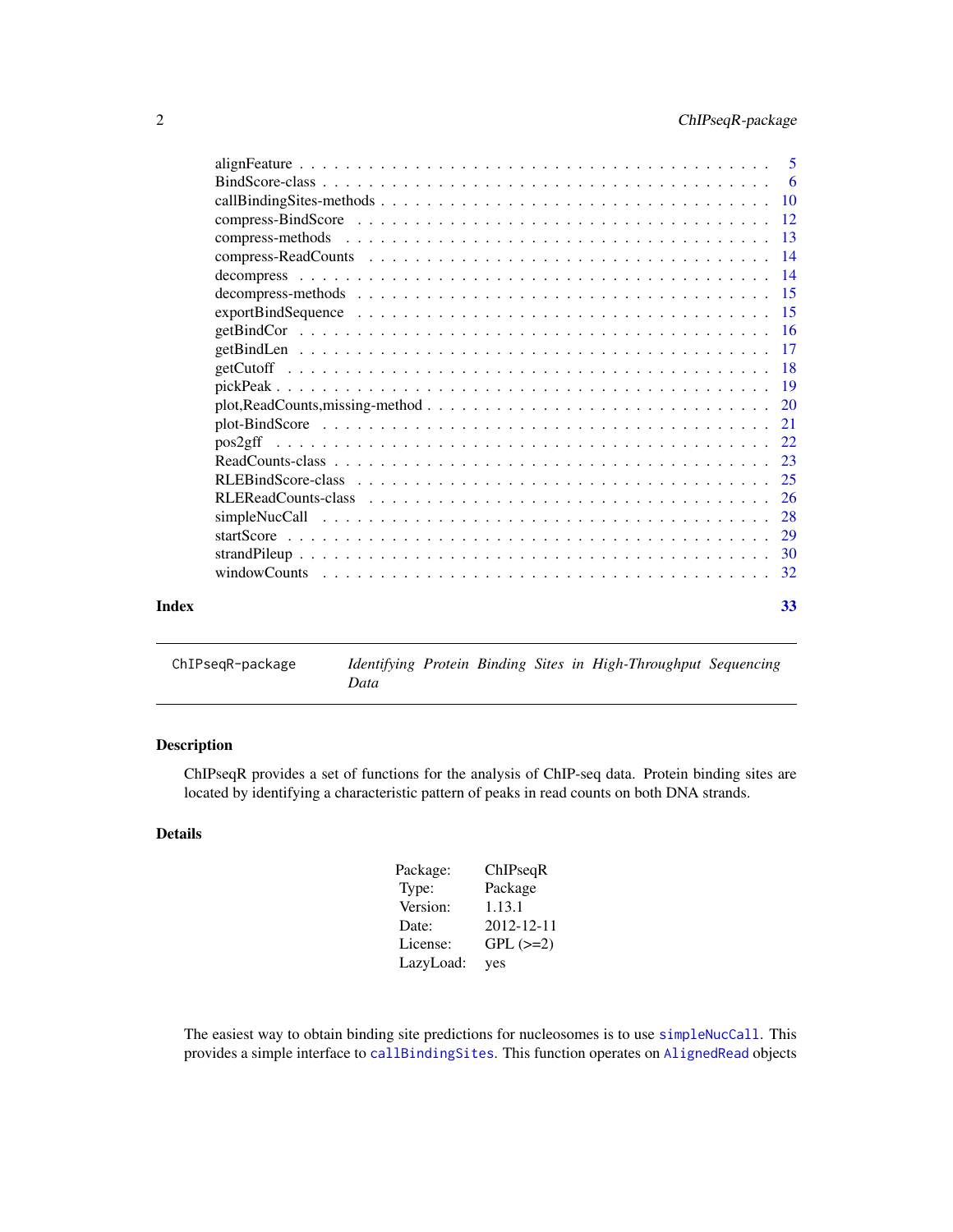#### <span id="page-2-0"></span>acessors 3

and provides useful defaults for nucleosome analysis. Parameters can be adjusted to detect the presence of other DNA binding proteins, e.g. transcription factors. If more fine control is desired the following steps will produce binding site predictions:

[strandPileup](#page-29-1): Turn mapped reads into read counts along the genome.

[startScore](#page-28-1): Score potential binding sites.

[getCutoff](#page-17-1): Determine cutoff required to achieve desired false discovery rate.

[pickPeak](#page-18-1): Find all peaks in the binding site score that exceed the significance threshold determined by getCutoff. These are the predicted binding sites.

#### Author(s)

Peter Humburg

Maintainer: Peter Humburg <Peter.Humburg@well.ox.ac.uk>

#### References

Humburg, P., Helliwell, C., Bulger, D. & Stone, G. ChIPseqR: Analysis of ChIP-seq Experiments. BMC Bioinformatics 12, 39+ (2011).

#### See Also

**[ShortRead](#page-0-0)** 

#### Examples

## See 'simpleNucCall' for examples of how to obtain nucleosome predictions.

acessors *Access slots of S4 classes*

#### Description

Accessor functions for S4 classes in package "ChIPseqR".

```
## S4 method for signature 'ANY'
binding(x, \ldots)## S4 method for signature 'ANY'
cutoff(x, \ldots)## S4 replacement method for signature 'ANY'
cutoff(x, \ldots) \leq value## S4 method for signature 'ANY'
nullDist(x, \ldots)## S4 replacement method for signature 'ANY'
nullDist(x, ...) <- value
```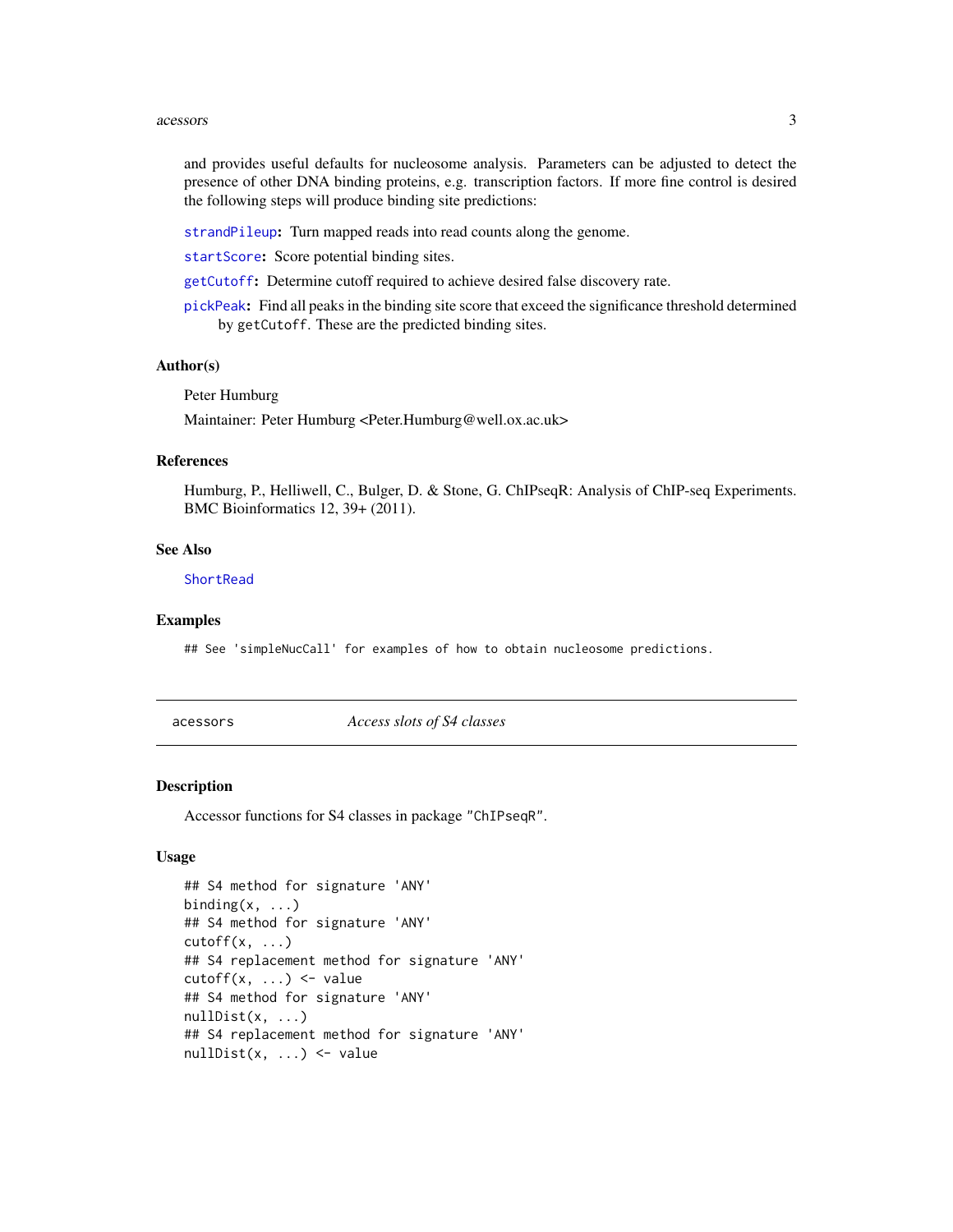acessors are a set of the set of the set of the set of the set of the set of the set of the set of the set of the set of the set of the set of the set of the set of the set of the set of the set of the set of the set of th

```
## S4 method for signature 'ANY'
peaks(x, \ldots)## S4 method for signature 'ANY'
pvalue(x, ...)
## S4 method for signature 'ANY'
support(x, \ldots)
```
# Arguments

| x                       | An S <sub>4</sub> object.                     |
|-------------------------|-----------------------------------------------|
| $\cdot$ $\cdot$ $\cdot$ | Further arguments, ignored by default method. |
| value                   | New value for slot.                           |

# Details

These methods allow safe read (and in some cases write) access to slots of S4 classes and should be used for this purpose rather than modifying slots manually.

# Value

The current value of the interrogated slot.

#### Methods

x = "ANY" Default method for accessor function.

# Note

This page documents the generics and their default behaviour. See the help page of each class for class specific implementations.

# Author(s)

Peter Humburg

# See Also

[ReadCounts](#page-22-1), [BindScore](#page-5-1)

<span id="page-3-0"></span>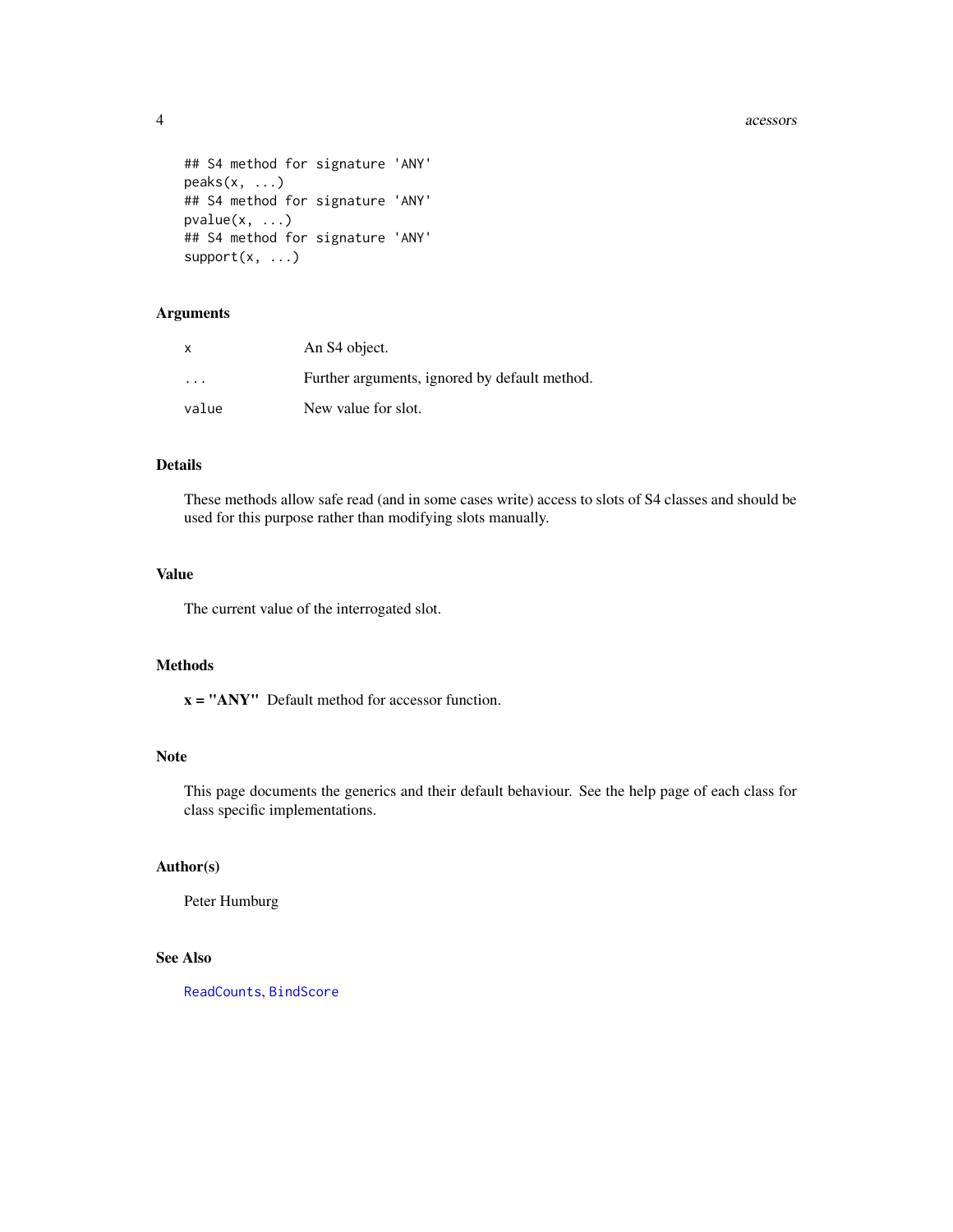<span id="page-4-0"></span>

#### Description

Creates a set of (strand specific) read counts centred at the genomic features provided.

# Usage

```
alignFeature(data, anno, offset = 1000)
```
#### Arguments

| data   | List with read counts as returned by strandPileup.             |
|--------|----------------------------------------------------------------|
| anno   | Data frame with annotation data in GFF format.                 |
| offset | Half width of window around start point of annotated features. |

#### Value

List with one component for each feature in anno.

#### Author(s)

Peter Humburg

#### References

The GFF file format specification: http://www.sanger.ac.uk/Software/formats/GFF/GFF\_Spec.shtml

# Examples

```
set.seed(1)
## determine binding site locations
b <- sample(1:8.5e5, 500)
## sample read locations
fwd <- unlist(lapply(b, function(x) sample((x-83):(x-73), 20, replace=TRUE)))
rev <- unlist(lapply(b, function(x) sample((x+73):(x+83), 20, replace=TRUE)))
## add some background noise
fwd <- c(fwd, sample(1:(1e6-25), 5000))
rev <- c(rev, sample(25:1e6, 5000))
## create data.frame with read positions as input to strandPileup
reads <- data.frame(chromosome="chr1", position=c(fwd, rev),
length=25, strand=factor(rep(c("+", "-"), times=c(15000, 15000))))
```
## create object of class ReadCounts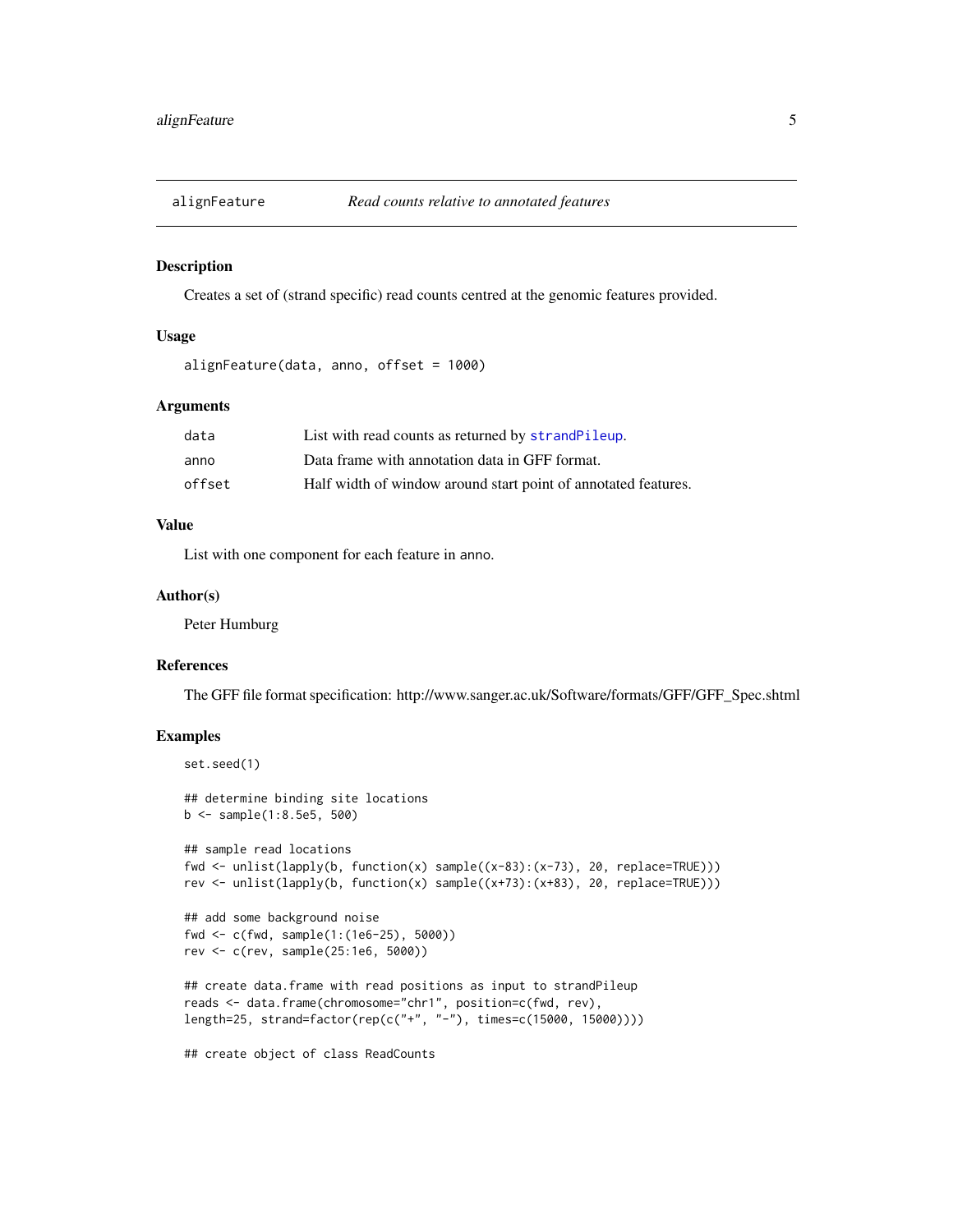```
readPile <- strandPileup(reads, chrLen=1e6, extend=1, plot=FALSE)
## convert binding site locations into GFF format
gff <- data.frame(chromosome="chr1", source="test", feature="binding", start=b-73, end=b+73,
score=".", strand=".", frame=".")
## align read counts relative to binding site location
aligned <- alignFeature(readPile, gff, offset=500)
```
<span id="page-5-1"></span>BindScore-class *Class "BindScore"*

#### Description

This class provides the infrastructure to store results of ChIP-seq analysis.

```
## S4 method for signature 'BindScore'
binding(x)
## S4 method for signature 'BindScore'
chrLength(x, subset)
## S4 method for signature 'BindScore'
cutoff(x, type=c("score", "pvalue"))
## S4 replacement method for signature 'BindScore'
cutoff(x, type=c("score", "pvalue")) <- value
## S4 method for signature 'BindScore'
head(x, n=6, by=c("score", "position"), ...)
## S4 method for signature 'BindScore'
lapply(X, FUN, ...)## S4 method for signature 'BindScore'
length(x)
## S4 replacement method for signature 'BindScore'
length(x) <- value
## S4 method for signature 'BindScore'
max(x, ..., na.rm=TRUE)## S4 method for signature 'BindScore'
min(x, ..., na.rm=TRUE)## S4 method for signature 'BindScore'
names(x)
## S4 replacement method for signature 'BindScore,ANY'
names(x) <- value
## S4 method for signature 'BindScore'
nullDist(x)
## S4 replacement method for signature 'BindScore'
nullDist(x) <- value
## S4 method for signature 'BindScore'
peaks(x, \ldots)
```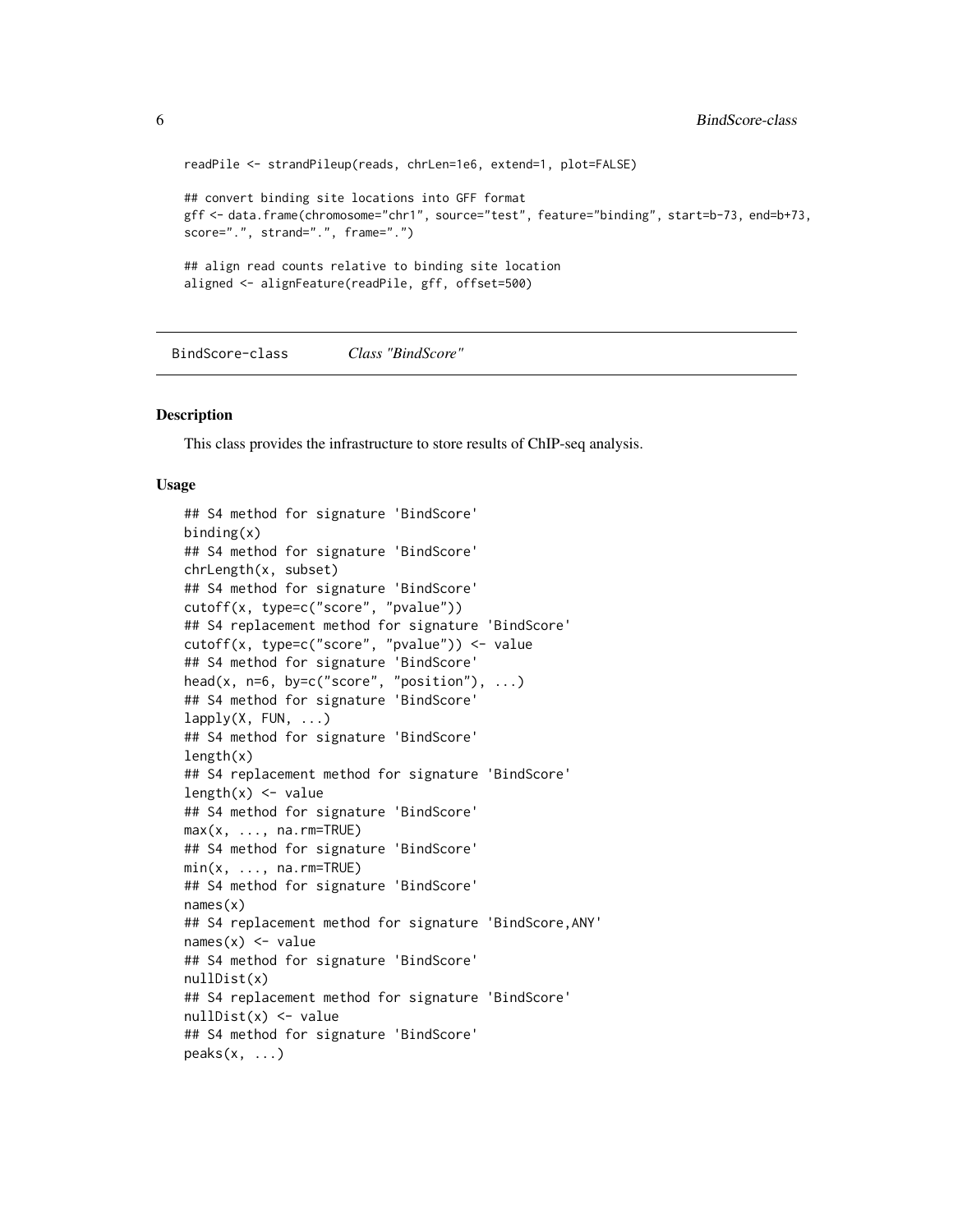# BindScore-class 7

```
## S4 method for signature 'BindScore'
range(x, ..., na.rm=TRUE)
## S4 method for signature 'BindScore'
score(x)
## S4 method for signature 'BindScore'
support(x)
## S4 method for signature 'BindScore'
tail(x, n=6, by=c("score", "position"), ...)
BindScore(call, score=list(), pvalue=list(), peaks=list(), cutoff=c(-Inf, 1), nullDist=c(0, 1), names=
```
# Arguments

| X          | Object of class BindScore.                                                                             |
|------------|--------------------------------------------------------------------------------------------------------|
| Χ          | Object of class BindScore.                                                                             |
| subset     | Index vector indicating a subset of x. If subset is missing everything is selected.                    |
| type       | A string indicating which type of cut-off should be returned or changed. Either<br>"score" or "pvalue" |
| n          | Number of entries to show.                                                                             |
| by         | A string indicating whether the output should be sorted by score or by position<br>in the genome.      |
| na.rm      | Logical indication whether NAs should be ignored.                                                      |
| <b>FUN</b> | Function to apply to results for each chromosome.                                                      |
| value      | Replacement value.                                                                                     |
| call       | Function call used to generate the values of the other slots.                                          |
| score      | List of binding site scores. One component per chromosome.                                             |
| pvalue     | List of binding site p-values. One component per chromosome.                                           |
| peaks      | List of significant peaks in binding site score. One component per chromosome.                         |
| cutoff     | Numeric vector of length two indicating the significance cut-off in terms of score<br>and p-value.     |
| nullDist   | Parameters of the null distribution.                                                                   |
| names      | Character vector providing names for chromosomes.                                                      |
| start      | Integer indicating position of first binding site score.                                               |
| compress   | Logical indicating whether scores and p-values should be compressed.                                   |
| digits     | The number of decimal places to retain for compression.                                                |
| $\cdots$   | Further arguments.                                                                                     |

# Objects from the Class

Objects can be created by calls of the form new("BindScore", functionCall, score, pvalue, peaks, cutoff, nullDist, names, ...). Objects of this class are typically created (and returned) by functions that perform peak calling on ChIP-seq data. Usually there should be no need to create them directly.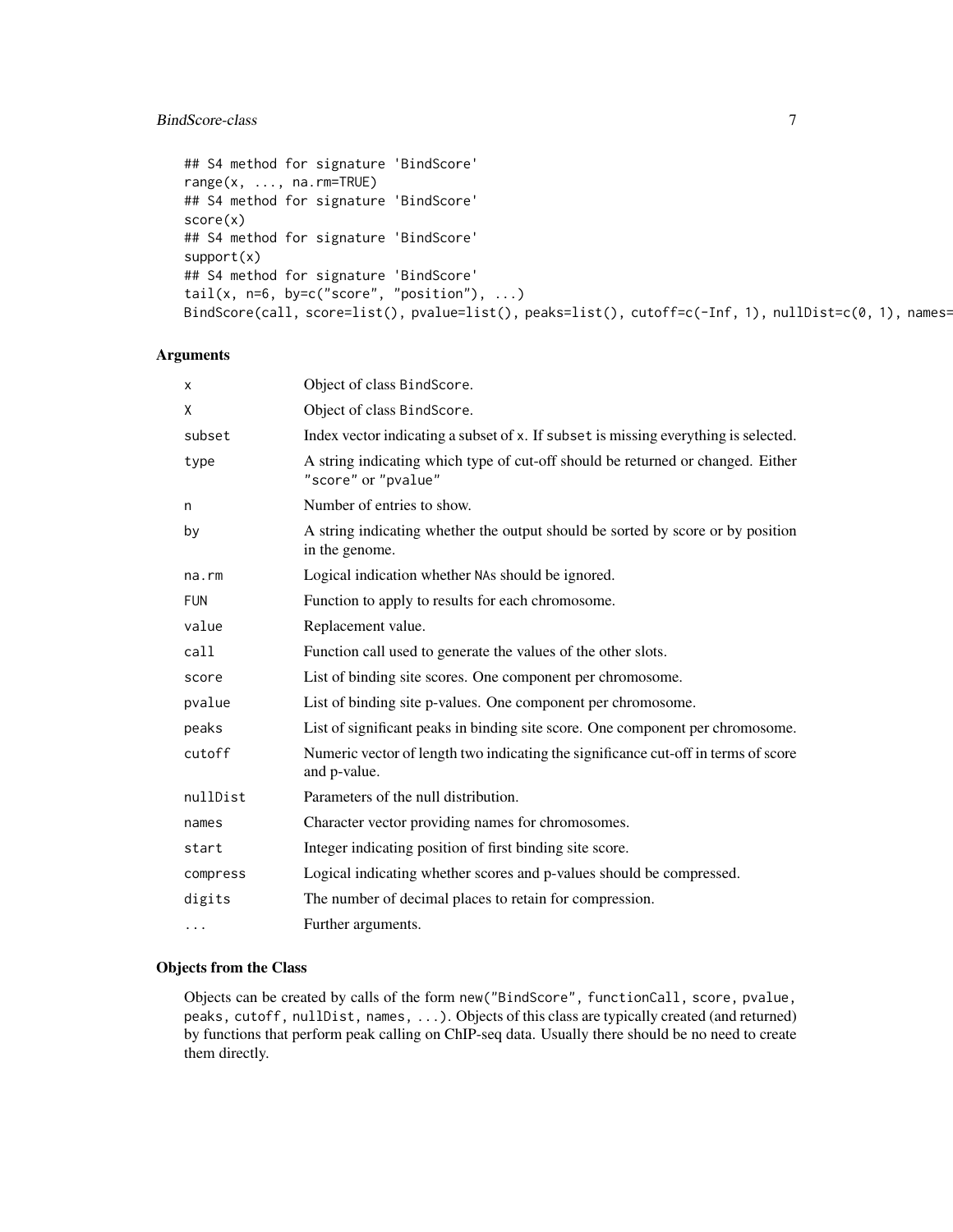#### **Slots**

functionCall: Object of class "call" storing the function call used to initiate the analysis.

score: Object of class "list". The binding site score. One numeric vector per chromosome.

- pvalue: Object of class "list". The (adjusted) p-values corresponding to the scores in slot score.
- peaks: Object of class "list" giving the location of significant peaks in the binding site score. These correspond to the location of predicted binding sites.
- cutoff: Object of class "numeric" with entries 'pvalue' and 'score' giving the significance threshold used for peak calling in terms of p-value and score.
- nullDist: Object of class "numeric" providing the parameters of the null distribution used to determine p-values.
- start: Object of class "integer" indicating the index corresponding to the first entry in score (assumed to be the same for all chromosomes).

#### Methods

- **as.data.frame** signature( $x =$ "BindScore"): Convert results into a data.frame giving the location, score and p-value of significant peaks.
- [ $sigma(x = "BindScore", i = "ANY", j = "missing", drop = "missing": Restric results$ to a subset of chromosomes. Chromosomes can either be identified by name or by numerical index.
- $[$ [ signature(x = "BindScore", i = "ANY", j = "missing"): Restrict results to a single chromosome. Note that  $x[\lbrack"chr1" \rbrack]$  is identical to  $x[\lbrack"chr1" \rbrack]$ .
- $[$ [ signature(x = "BindScore", i = "ANY", j = "numeric"): subset results to restrict them to a region on a single chromosome.
- **binding** signature( $x =$  "BindScore"): Returns length of binding site used during analysis.
- $chrLength$  signature(x = "BindScore", subset = "ANY"): Returns length of all chromosomes represented in x.
- cutoff<- signature( $x =$ "BindScore"): Sets the significance cut-off. Argument type=c("score", "pvalue") determines which cut-off is to be set, the other is adjusted accordingly. This recalculates the significance of peaks in the binding site score and may be slow.
- cutoff signature( $x =$ "BindScore"): Returns significance threshold used for analysis.
- head signature( $x =$ "BindScore"): Returns the first n peaks. Argument by =  $c$ ("score", "position") determines whether results are sorted by score or by genomic location.

lapply signature( $X =$ "BindScore"): Applies a function to results for each chromosome.

- **length<-** signature( $x =$ "BindScore"): Reduces the number of chromosomes for which results are stored, i.e., length $(x)$  <- 3 only retains the first three chromosomes.
- **length** signature( $x =$  "BindScore"): Returns the number of binding sites identified by the analysis.
- $max$  signature(x = "BindScore"): Returns maximum score.
- $min$  signature(x = "BindScore"): Returns minimum score.

names $\lt$ - signature(x = "BindScore", value = "ANY"): Sets the chromosome names.

names signature( $x =$  "BindScore"): Returns the chromosome names.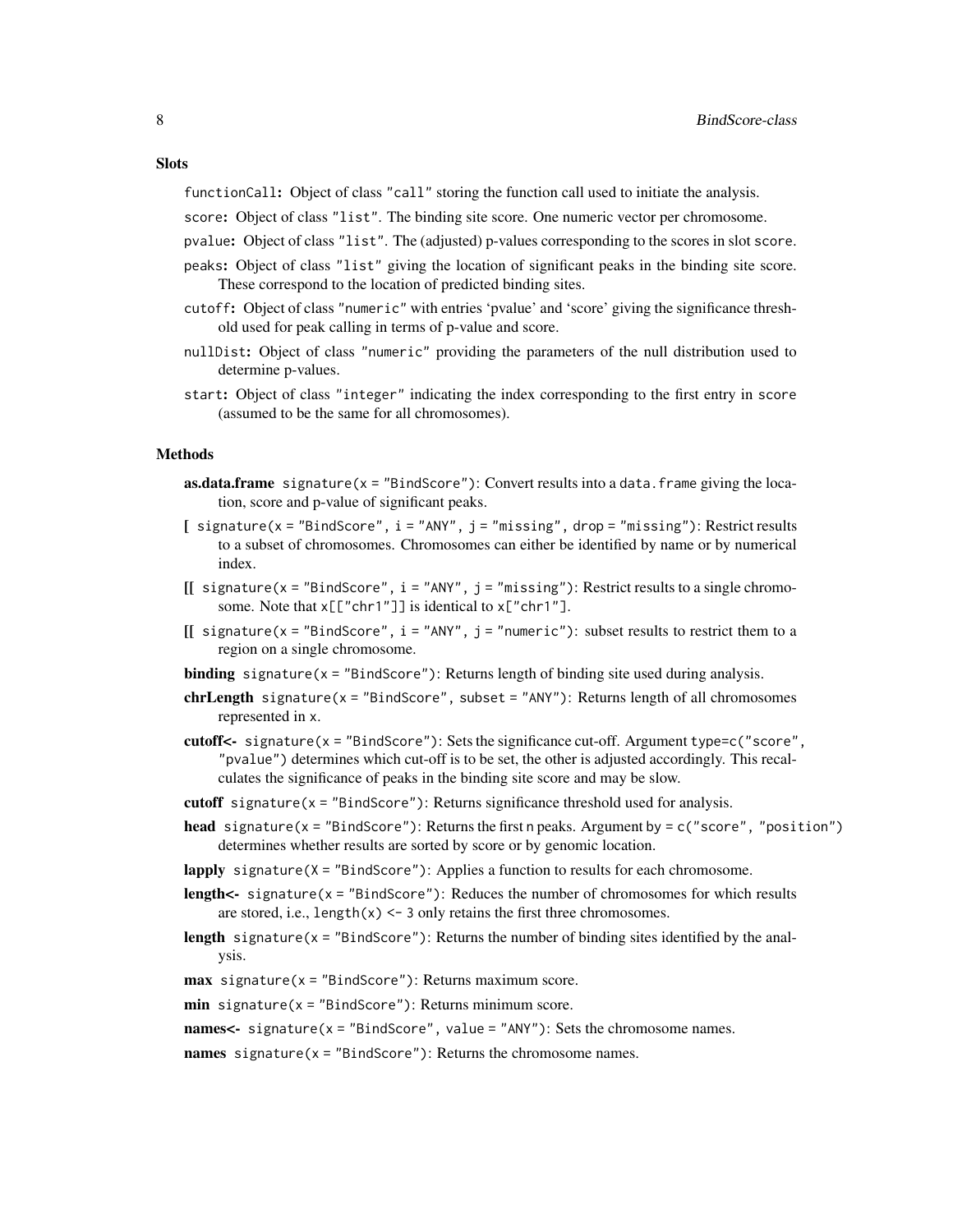- <span id="page-8-0"></span>nullDist<- signature( $x =$ "BindScore"): Sets the parameters of the null distribution adjusting the significance cut-off in the process and predicts binding sites using the new null distribution.
- **peaks** signature( $x =$  "BindScore"): Returns list of predicted binding sites.
- range signature( $x =$  "BindScore"): Range of binding site scores.
- score signature( $x =$  "BindScore"): Returns list of binding site scores.
- support signature( $x =$  "BindScore"): Returns length of support region used during analysis.
- tail signature( $x =$  "BindScore"): Returns the last n peaks. Argument by = c("score", "position") determines whether results are sorted by score or by genomic location.

#### Author(s)

Peter Humburg

#### References

 $\sim$ put references to the literature/web site here  $\sim$ 

#### See Also

[ReadCounts](#page-22-1) for the data structure used as input for the analysis and [callBindingSites](#page-0-0)

#### Examples

```
showClass("BindScore")
set.seed(1)
## determine binding site locations
b <- sample(1:1e6, 5000)
## sample read locations
fwd \le unlist(lapply(b, function(x) sample((x-83):(x-73), 20, replace=TRUE)))
rev <- unlist(lapply(b, function(x) sample((x+73):(x+83), 20, replace=TRUE)))
## add some background noise
fwd <- c(fwd, sample(1:(1e6-25), 50000))
rev <- c(rev, sample(25:1e6, 50000))
## create data.frame with read positions as input to strandPileup
reads <- data.frame(chromosome="chr1", position=c(fwd, rev),
length=25, strand=factor(rep(c("+", "-"), times=c(150000, 150000))))
## create object of class ReadCounts
readPile <- strandPileup(reads, chrLen=1e6, extend=1, plot=FALSE)
## predict binding site locations
## the artificial dataset is very small so predictions may not be very reliable
```
## number of binding sites found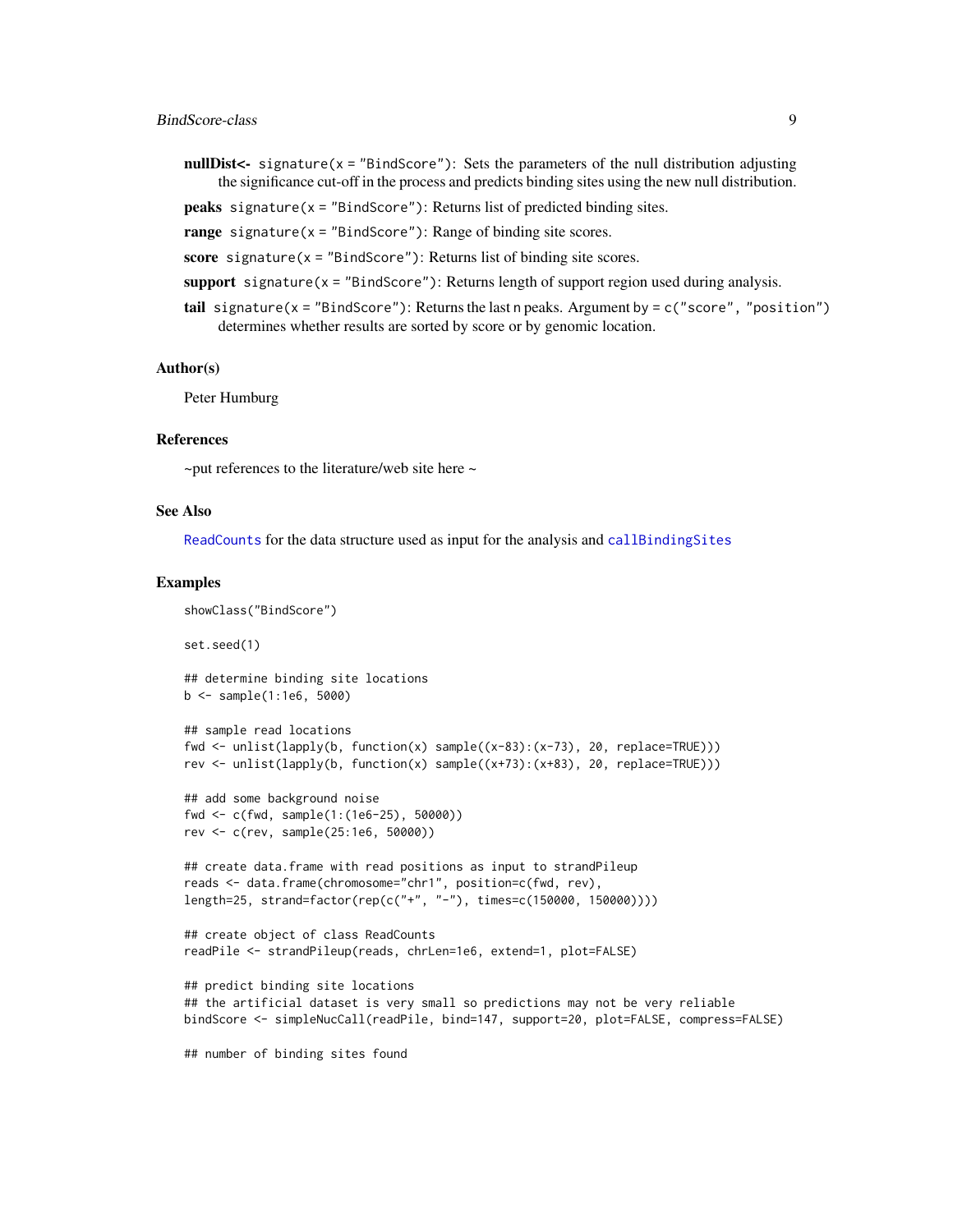```
length(bindScore)
```

```
## the first few predictions, by score
head(bindScore)
```
## score and p-value cut-off used cutoff(bindScore)

callBindingSites-methods

*Predict protein binding sites from high-throughput sequencing data*

# <span id="page-9-1"></span>Description

Methods for function callBindingSites in Package 'ChIPseqR'. These methods are used to identify protein binding sites from ChIP-seq data.

## Usage

```
## S4 method for signature 'ANY'
callBindingSites(data, chrLen, plot=TRUE, verbose=TRUE, ..., plotTo)
## S4 method for signature 'character'
callBindingSites(data, type, minQual=70, ...)
## S4 method for signature 'matrix'
callBindingSites(data, chrName="chr", ...)
## S4 method for signature 'ReadCounts'
callBindingSites(data, bind, support, background, bgCutoff=0.9, supCutoff=0.9,
fdr = 0.05, extend=1, tailCut=0.95, piLambda=0.5, adapt=FALSE, corSummary=median, compress = TRUE,
digits = 16, plot=TRUE, verbose=TRUE, ask=FALSE, plotTo, ...)
```

| data       | Either an object containing information about mapped reads or a list. See below<br>for details.                                                                                              |
|------------|----------------------------------------------------------------------------------------------------------------------------------------------------------------------------------------------|
| bind       | Length of binding region to use (see Details).                                                                                                                                               |
| support    | Length of support region to use (see Details).                                                                                                                                               |
| background | Length of background window. If this is missing it will be set to $10^*$ (bind+2* support).                                                                                                  |
| chrLen     | Numeric vector indicating the length of all chromosomes. Only needed when<br>data is an Aligned Read object. read B fallo carrier and to supply this infor-<br>mation.                       |
| bgCutoff   | Numeric value between 0.5 and 1. This determines how much estimates of the<br>background read density are allowed to vary for adjacent windows. Set to 1 to<br>disable cutoff.               |
| supCutoff  | Numeric value between 0.5 and 1. This determines how much estimates of the<br>support region read density are allowed to vary for forward and reverse strand.<br>Set to 1 to disable cutoff. |

<span id="page-9-0"></span>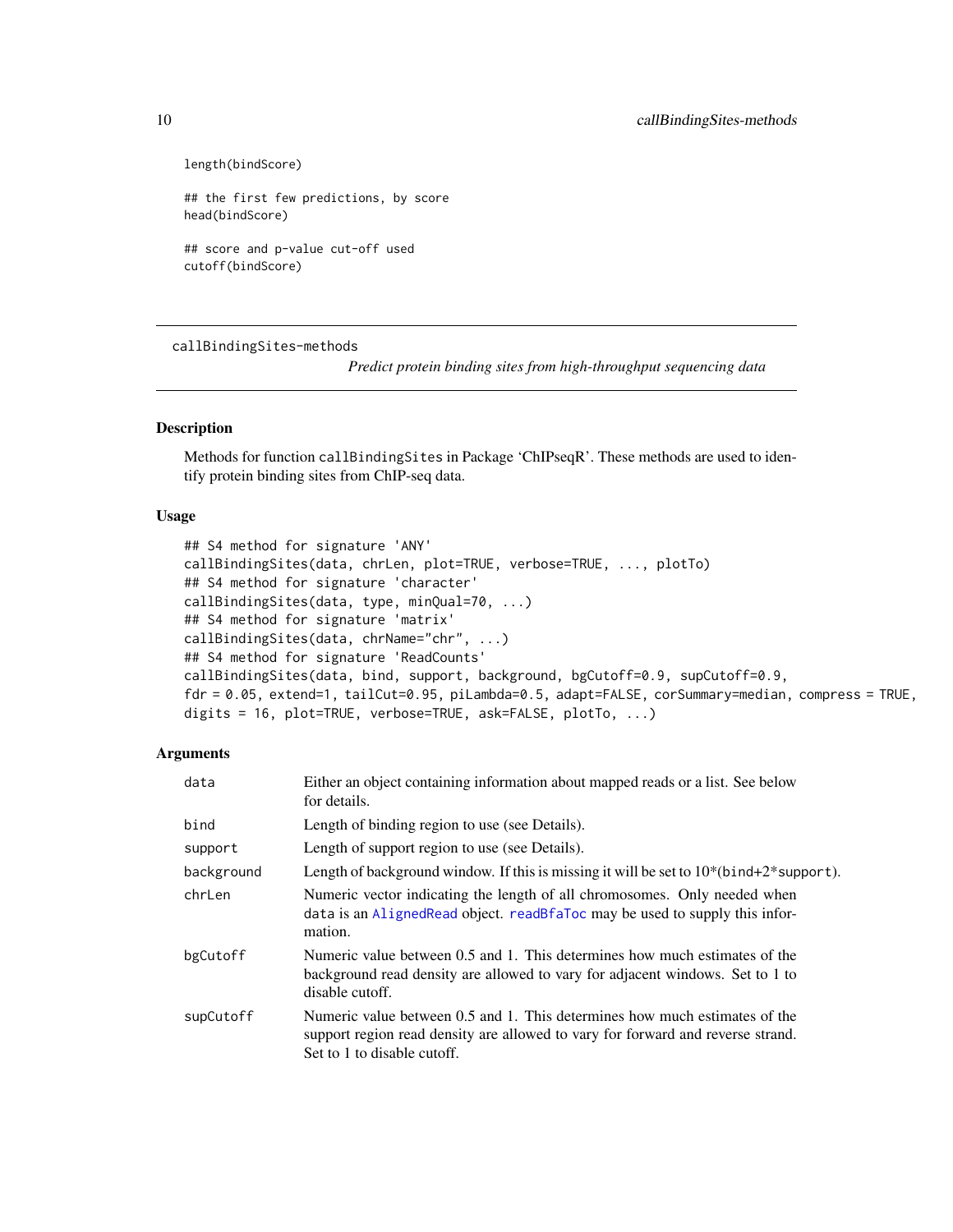<span id="page-10-0"></span>

| fdr        | Target false discovery rate.                                                                                                                                                              |
|------------|-------------------------------------------------------------------------------------------------------------------------------------------------------------------------------------------|
| extend     | Numeric value indicating how far mapped reads should be extended when cal-<br>culating read counts.                                                                                       |
| type       | Format of alignment file (see readAligned forr details).                                                                                                                                  |
| minQual    | Minimum alignment quality to use. All reads with lower alignment quality are<br>discarded.                                                                                                |
| tailCut    | Truncation point used to exclude outliers when estimating null distribution.                                                                                                              |
| chrName    | Name to use for the single chromosome.                                                                                                                                                    |
| piLambda   | If adapt=TRUE this parameter is used to estimate the proportion of scores not<br>related to binding sites.                                                                                |
| adapt      | Logical indicating whether an adaptive false discovery rate should be used. If<br>this is FALSE (the default) the usual Benjamini-Hochberg procedure is used to<br>control the FDR.       |
| corSummary | Function used to summarise cross-correlation across chromosomes. See the De-<br>tails section on binding and support region.                                                              |
| compress   | Logical indicating whether the return value should be compressed.                                                                                                                         |
| digits     | Number of decimal places to retain for binding site score for compression.                                                                                                                |
| plot       | Logical. If plot=TRUE (the default) some diagnostic plots are produced during<br>the analysis.                                                                                            |
| verbose    | Logical. If verbose=TRUE (the default) status messages are printed to indicate<br>progress.                                                                                               |
| ask        | Logical. Setting this to TRUE causes the system to wait for user input before<br>displaying a new plot. See devAskNewPage.                                                                |
| plotTo     | Character string giving the name of a file that should be used to store plots<br>generated during the analysis. If this is not missing a pdf file with the given<br>name will be created. |
| $\cdots$   | Additional arguments. Most methods pass them on to the ReadCounts method.                                                                                                                 |

# Details

The length of binding and support regions can either be given as a single value or as a range of possible values (by providing the minimum and maximum). In the latter case the cross-correlation between read counts on forward and reverse strand will be used to determine a value within that range. Note that this may lead sub-optimal choices of binding and support region length.

# Value

An object of class [BindScore](#page-5-1) if compress = FALSE, otherwise an object of class [RLEBindScore](#page-24-1)

# Methods

data = "ANY" Default method to handle all forms of input not explicitly handled by their own method. In particular this will be used for objects of class [AlignedRead](#page-0-0) and data. frame but it will handle class for which a [strandPileup](#page-29-1) method is available.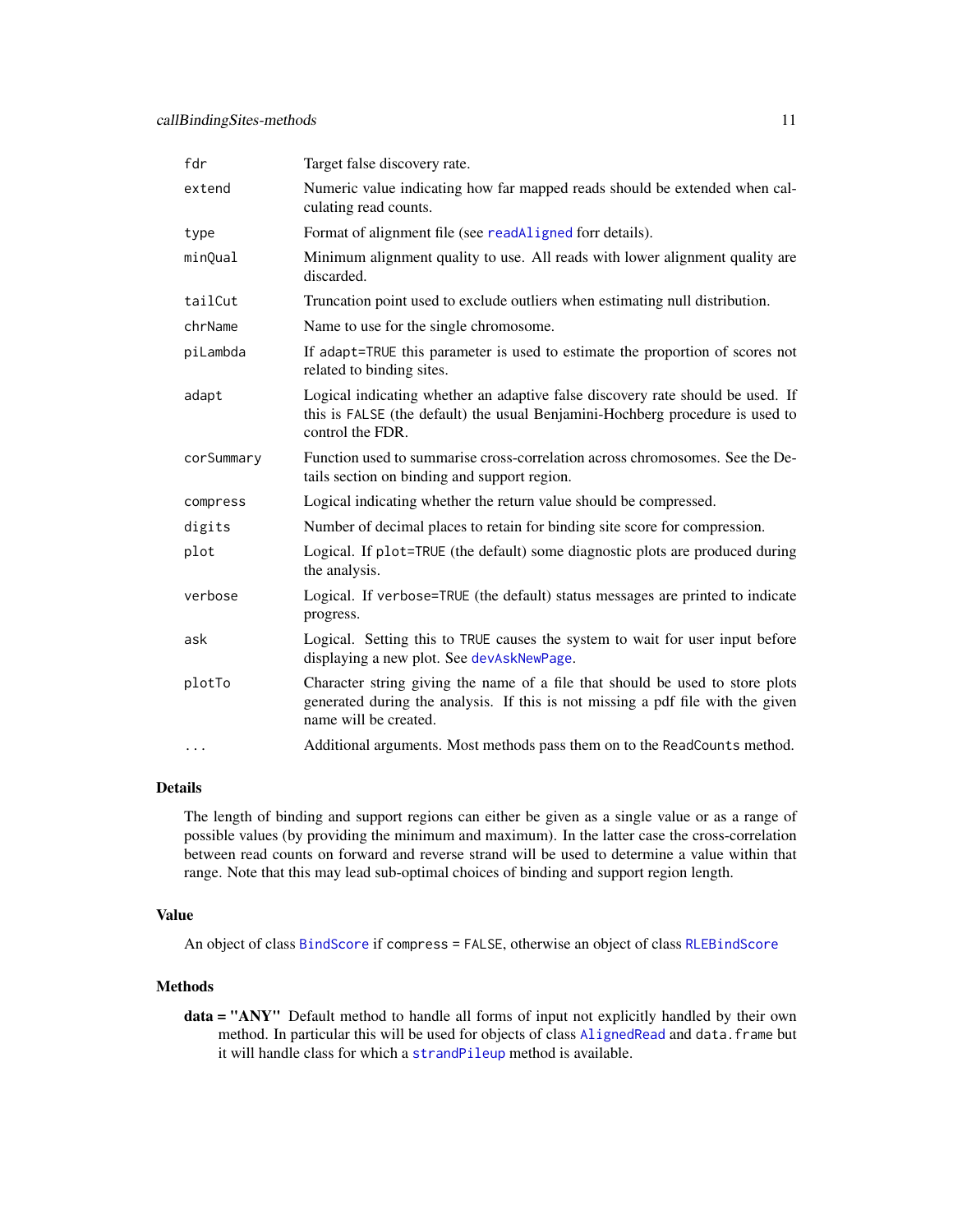<span id="page-11-0"></span>data = "character" Allows to use a file name referring to a file of mapped sequence reads as input.

data = "matrix" Uses a matrix of read counts (for a single chromosome) as input.

data = "ReadCounts" This methods implements the peak calling algorithm. Other methods will typically reformat their input and pass it on to this method.

# See Also

[simpleNucCall](#page-27-1) for an interface with nucleosome specific defaults. This function uses [strandPileup](#page-29-1), [startScore](#page-28-1), [getCutoff](#page-17-1) and [pickPeak](#page-18-1). See the help pages of these functions for additional detail on the individual steps involved. See [getBindLen](#page-16-1) for details on the estimation of binding and support region length.

#### Examples

set.seed(1)

```
## determine binding site locations
b <- sample(1:1e6, 5000)
```

```
## sample read locations
fwd <- unlist(lapply(b, function(x) sample((x-83):(x-73), 20, replace=TRUE)))
rev <- unlist(lapply(b, function(x) sample((x+73):(x+83), 20, replace=TRUE)))
```

```
## add some background noise
fwd <- c(fwd, sample(1:(1e6-25), 50000))
rev <- c(rev, sample(25:1e6, 50000))
```

```
## create data.frame with read positions as input to strandPileup
reads <- data.frame(chromosome="chr1", position=c(fwd, rev),
length=25, strand=factor(rep(c("+", "-"), times=c(150000, 150000))))
```

```
## create object of class ReadCounts
readPile <- strandPileup(reads, chrLen=1e6, extend=1, plot=FALSE)
```

```
## predict binding site locations
## the artificial dataset is very small so predictions may not be very reliable
bindScore <- callBindingSites(readPile, bind=147, support=20, background=2000, plot=FALSE)
```
<span id="page-11-1"></span>compress-BindScore *Compress BindScore Objects*

#### **Description**

Generates a compressed representation of binding site scores.

```
## S4 method for signature 'BindScore'
compress(x, digits=16)
```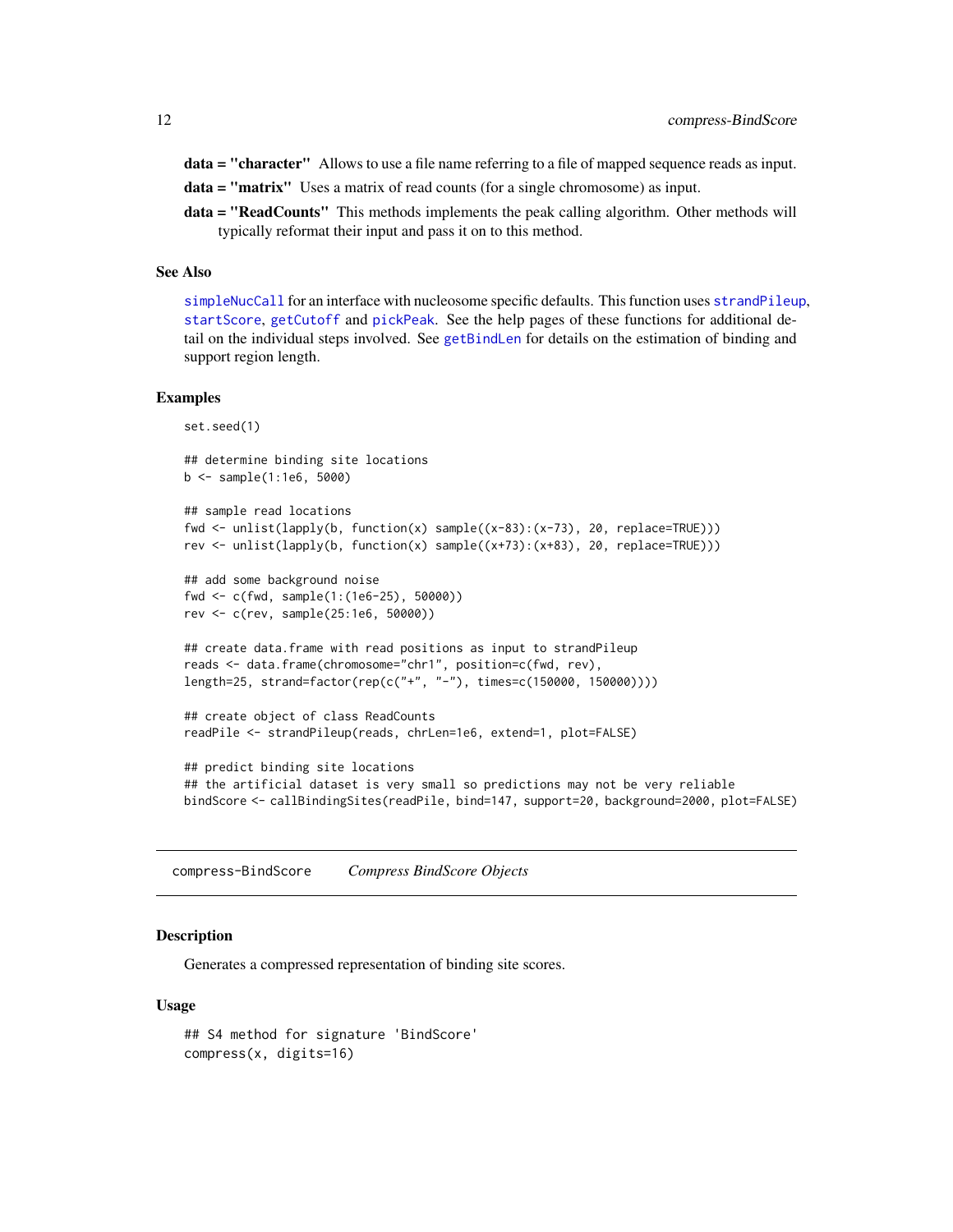#### <span id="page-12-0"></span>Arguments

|        | An object of class BindScore.                              |
|--------|------------------------------------------------------------|
| digits | Integer indicating the number of decimal places to retain. |

# Details

Binding site scores are compressed by first rounding them to digits decimal places and then applying run-length encoding.

# Value

An object of class [RLEBindScore](#page-24-1).

# Note

Compression reduces the precision of binding site scores and may affect results, especially for small values of digits.

# Author(s)

Peter Humburg

# See Also

[Rle](#page-0-0), [RleList](#page-0-0), [compress-BindScore](#page-11-1)

<span id="page-12-1"></span>compress-methods *Methods for Function compress in Package 'ChIPseqR'*

# <span id="page-12-2"></span>Description

Methods to obtain compressed versions of data structures.

#### Methods

signature(x = "BindScore") Converts x into an object of class [RLEBindScore](#page-24-1). signature(x = "ReadCounts") Converts x into an object of class [RLEReadCounts](#page-25-1). signature( $x = "RLEBindScore")$  Returns (the already compressed)  $x$ . signature( $x = "RLEReadCounts")$  Returns (the already compressed)  $x$ .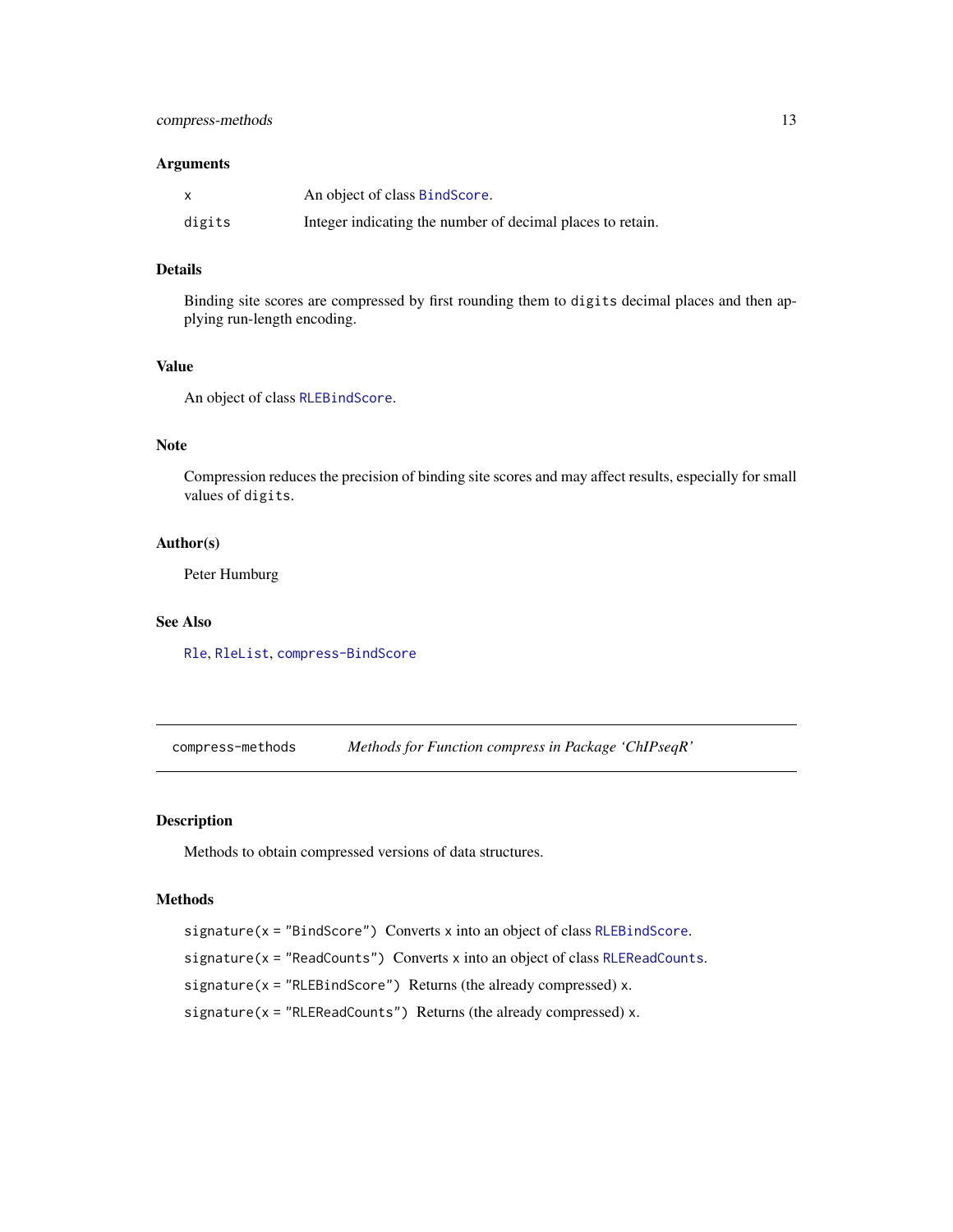<span id="page-13-0"></span>compress-ReadCounts *Compress ReadCount Objects*

#### Description

Generates a compressed representation of read counts.

# Usage

## S4 method for signature 'ReadCounts' compress(x)

#### Arguments

x An object of class [ReadCounts](#page-22-1)

# Details

Run-length encoding is used to obtain a compressed representation of read counts.

# Value

An object of class [RLEReadCounts](#page-25-1)

# Author(s)

Peter Humburg

# See Also

[Rle](#page-0-0), [RleList](#page-0-0), [compress-BindScore](#page-11-1)

<span id="page-13-1"></span>decompress *Extract Read Count and Binding Site Score Representations*

# Description

These methods extract read count and binding site sores from compressed representations.

```
## S4 method for signature 'RLEReadCounts'
decompress(x)
## S4 method for signature 'RLEBindScore'
decompress(x)
```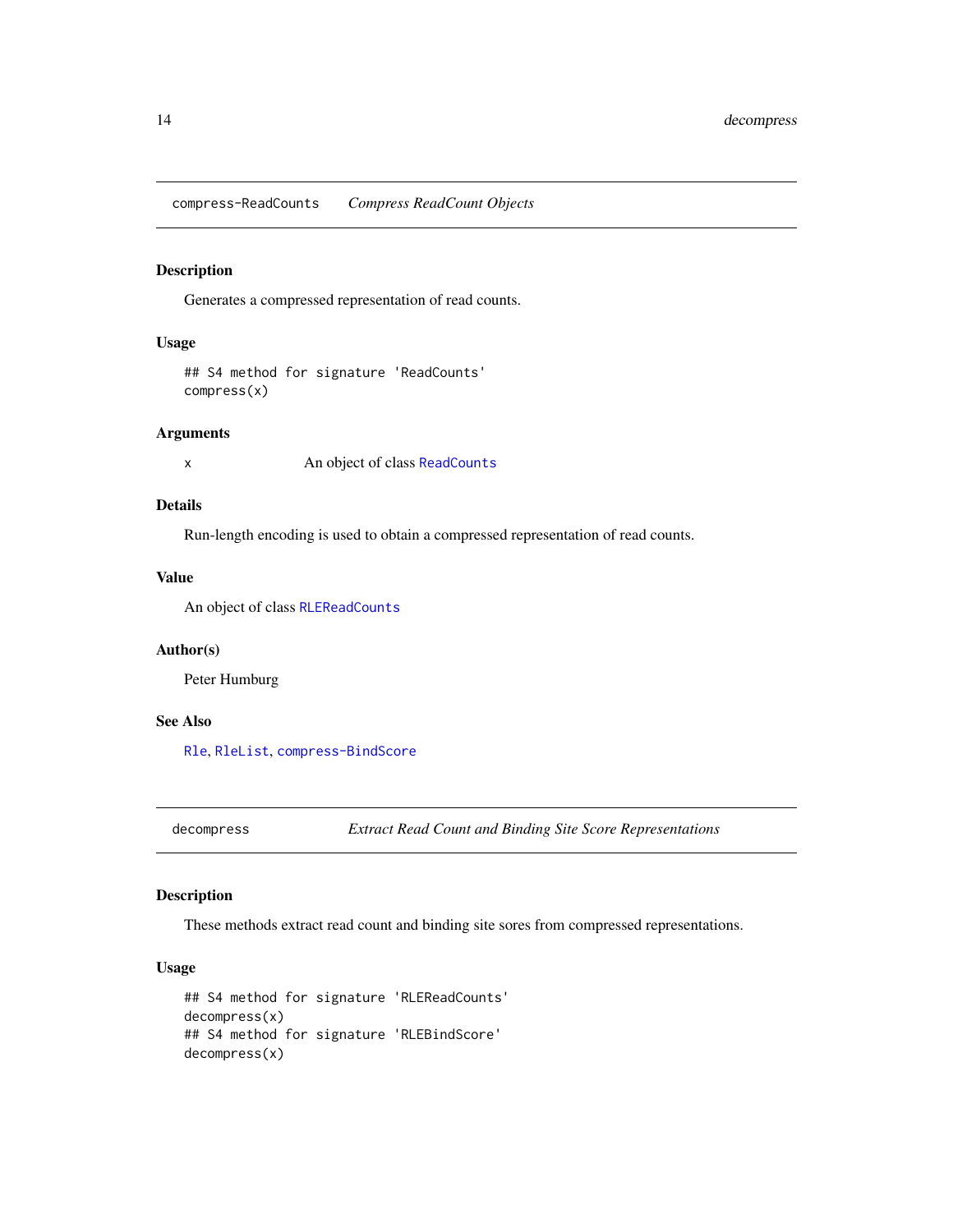# <span id="page-14-0"></span>decompress-methods 15

#### Arguments

x An object of class [RLEBindScore](#page-24-1) or [RLEReadCounts](#page-25-1).

# Value

An object of class [BindScore](#page-5-1) or [ReadCounts](#page-22-1) respectively.

#### Author(s)

Peter Humburg

#### See Also

[compress](#page-12-1)

decompress-methods *Methods for Function decompress in Package 'ChIPseqR'*

# Description

Methods to extract compressed data structures.

#### Methods

```
signature(x = "ANY") The default method simply returns x.
signature(x = "Rle") Restores the atomic vector encoded in x.
BindScore") Returns an object of BindScore.
signature(x = "RleList") Extracts the components of x and restores them to atomic vectors.
signature(x = "RLEReadCounts") Returns an object of ReadCounts.
```
exportBindSequence *Export sequence of predicted binding sites*

# Description

Extracts sequence of predicted binding sites from reference genome and exports them in FASTA format.

```
exportBindSequence(prediction, reference, bind, overlap = FALSE, file = "")
```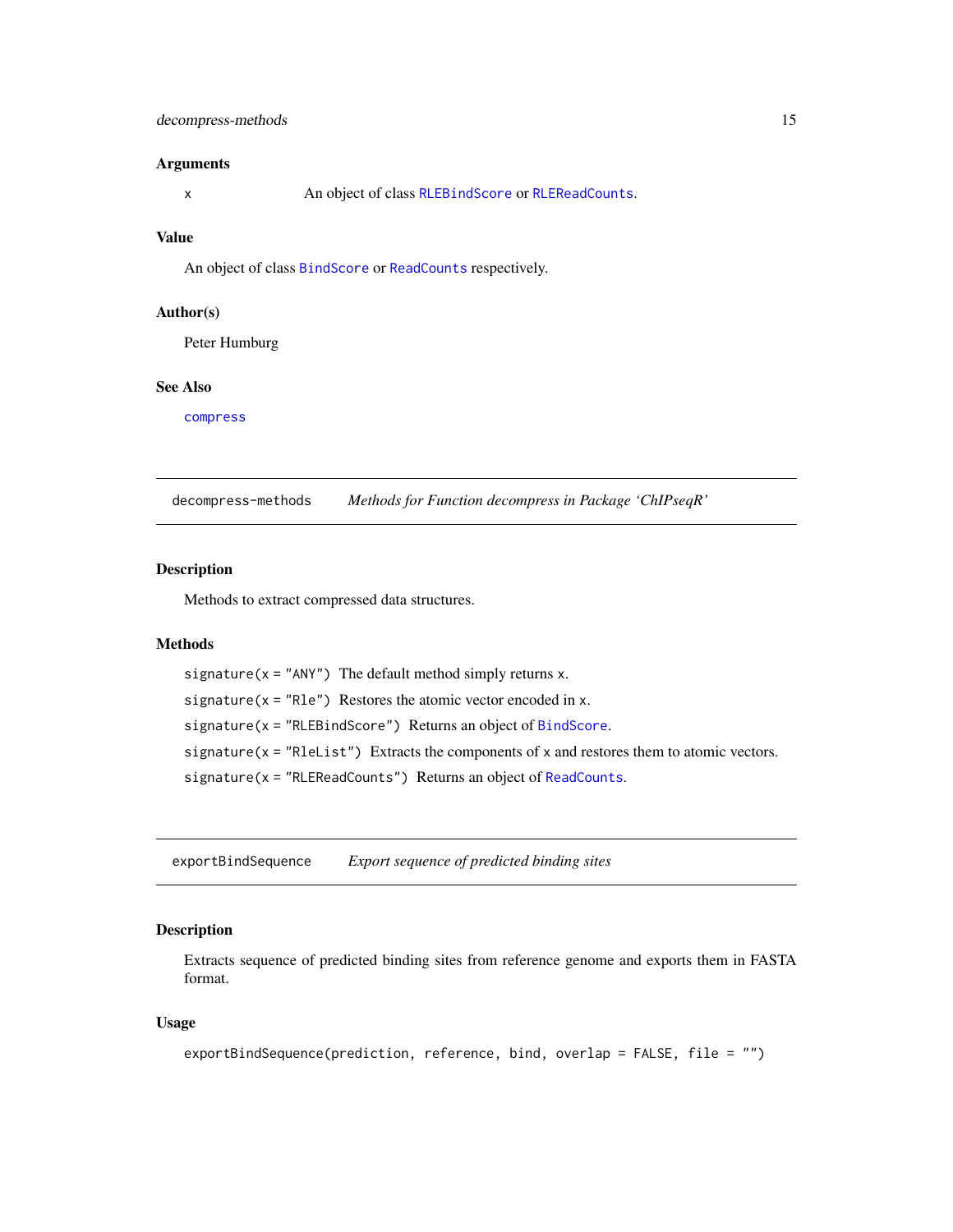# Arguments

| prediction | Object of class BindScore.                                                                                                             |
|------------|----------------------------------------------------------------------------------------------------------------------------------------|
| reference  | Reference genome sequence (as XString Set object).                                                                                     |
| bind       | Length of binding site to assume for sequence extraction. This may be missing<br>in which case the value is derived from 'prediction'. |
| overlap    | Logical indicating whether overlapping predictions should be allowed.                                                                  |
| file       | Name of output file.                                                                                                                   |

# Value

An [XStringViews](#page-0-0) object containing the sequences. If a file name is provided this is returned invisibly.

# Author(s)

Peter Humburg

# References

Package Biostrings

# See Also

[XStringViews](#page-0-0), [XStringSet](#page-0-0), [BindScore](#page-5-1)

<span id="page-15-1"></span>

Calculate cross-correlation between read counts

# Description

This function calculates the cross-correlation between read counts on forward and reverse strand.

# Usage

```
getBindCor(data, max.lag, summary, plot = TRUE, ...)
```

| data    | An object of class ReadCounts                                      |
|---------|--------------------------------------------------------------------|
| max.lag | Maximum lag to use in cross-correlation calculation.               |
| summary | Function to use to summarise cross-correlation across chromosomes. |
| plot    | Logical indicating whether to plot cross-correlation.              |
| .       | Further arguments, currently ignored.                              |
|         |                                                                    |

<span id="page-15-0"></span>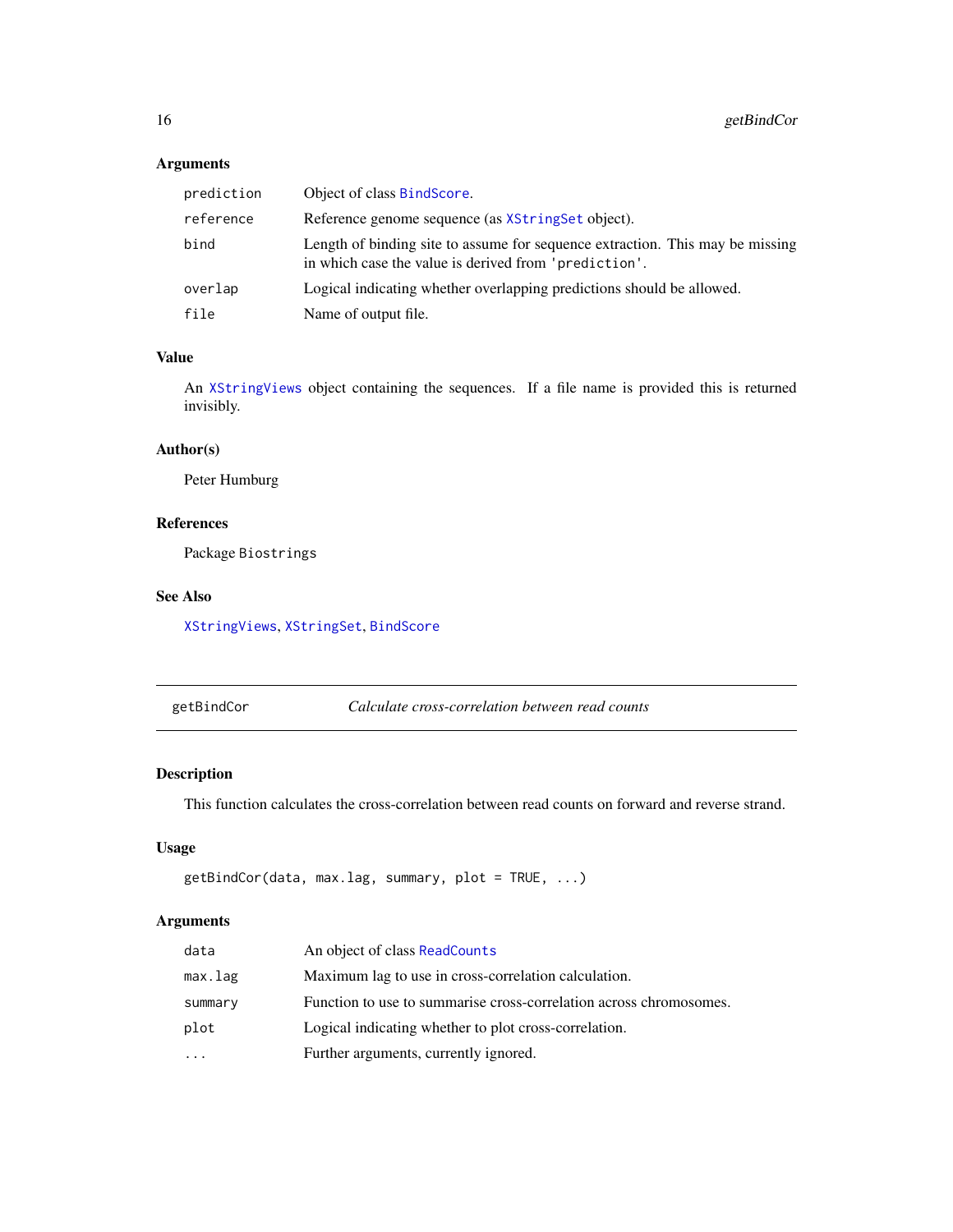# <span id="page-16-0"></span>getBindLen 17

# Details

Function [fttcor](#page-0-0) in package "timsac" is used to carry out the computation.

# Value

The (summarised) cross-correlation. If summary is missing a list of cross-correlations for each chromosome is returned.

# Author(s)

Peter Humburg

# See Also

[fftcor](#page-0-0), [ReadCounts](#page-22-1), [getBindLen](#page-16-1)

<span id="page-16-1"></span>getBindLen *Estimate length of binding and support region*

# Description

The cross-correlation between forward and reverse strand read counts is used to estimate the distance between peaks on both strands. This is then used to derive suitable values for the length of binding and support regions.

# Usage

 $getBindLen(data, bind, support, summary = median, verbose = FALSE, plot = TRUE, ...)$ 

| data                    | An object of class ReadCounts.                                                                        |
|-------------------------|-------------------------------------------------------------------------------------------------------|
| bind                    | Either known length of binding region or minimum and maximum of binding<br>region length to consider. |
| support                 | Either known length of support region or minimum and maximum of support<br>region length to consider. |
| summary                 | Function to use to summarise cross-correlation across chromosomes.                                    |
| verbose                 | Logical indicating whether progress messages should be printed.                                       |
| plot                    | Logical indicating whether cross-correlation should be plotted.                                       |
| $\cdot$ $\cdot$ $\cdot$ | Further arguments to getBindCor.                                                                      |
|                         |                                                                                                       |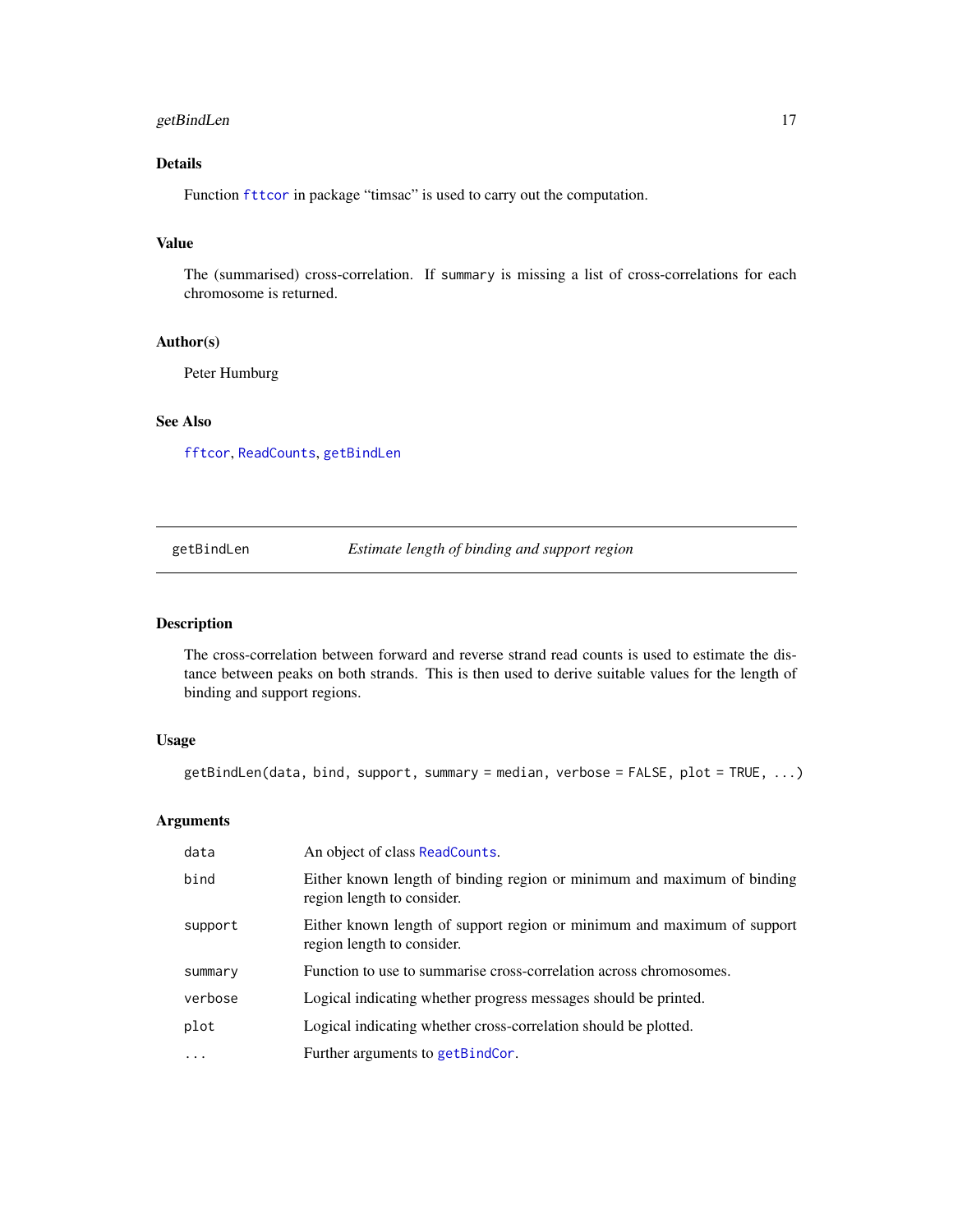# Details

This assumes that the first peak in cross-correlation corresponds to the length of the binding site. Note that this is not accurate. The peak is closer to bind  $+2<sup>*</sup>m$  where m is the median of the read distribution in the support region ('read distribution in the support region' means the read density as a function of distance to binding site start/end). Consequently this method will overestimate the length of the binding site. If either bind or support are of length 1 this is assumed to be the known value and a more accurate estimate for the remaining parameter is used.

#### Value

A numeric vector giving the estimated lengths of binding and support regions.

#### Author(s)

Peter Humburg

<span id="page-17-1"></span>getCutoff *Determine significance threshold for binding site scores*

#### Description

Given a vector of observed binding site scores and a desired false discovery rate, this function returns the lowest score that should be considered significant to achieve the given false discovery rate.

#### Usage

getCutoff(score, alpha = 0.05, tailCut = 0.95, adapt = FALSE, lambda, plot = TRUE, returnPval = TRUE)

| score      | Numeric vector with binding site scores.                                                                                 |
|------------|--------------------------------------------------------------------------------------------------------------------------|
| alpha      | Desired false discovery rate.                                                                                            |
| tailCut    | Truncation point used to exclude outliers when fitting the null distribution.                                            |
| adapt      | Logical indicating whether an adaptive false discovery rate should be used.                                              |
| lambda     | If adapt is TRUE this is used in estimating the proportion of scores that is unre-<br>lated to binding sites.            |
| plot       | If this is TRUE (the default) a plot of the observed score distribution and estimated<br>null distribution is generated. |
| returnPval | Indicates whether or not the corrected p-values for all scores should be returned.                                       |

<span id="page-17-0"></span>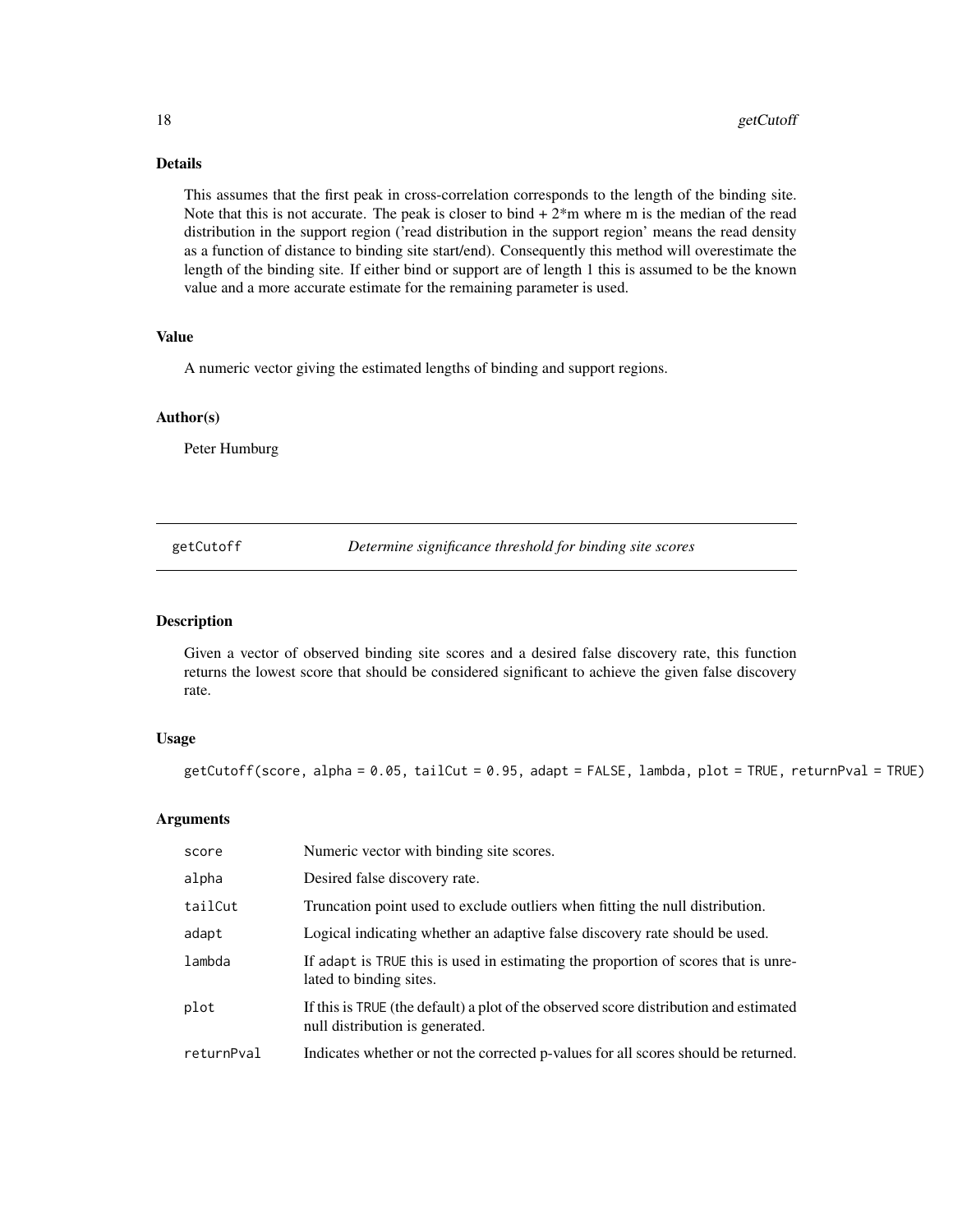#### <span id="page-18-0"></span>pickPeak 19

# Value

A list with components

| cutoff | A numeric vector with the score and nominal false discovery rate corresponding<br>to the determined cutoff.             |
|--------|-------------------------------------------------------------------------------------------------------------------------|
| h0     | A numeric vector with the mean and standard deviation of the estimated null<br>distribution.                            |
| pvalue | If return Pval is TRUE, the p-values corresponding to the scores in score. Note<br>that all missing values are removed. |
| pi0    | If adapt is TRUE, the estimated proportion of scores not related to binding sites.                                      |

# Note

This function is used by [callBindingSites](#page-9-1) to determine the significance threshold for peakcalling.

# Author(s)

Peter Humburg

# References

For the adaptive false discovery rate procedure used if adapt=TRUE see JD Storey, JE Taylor and D Siegmund. Strong control, conservative point estimation and simultaneous conservative consistency of false discovery rates: a unified approach. Journal of the Royal Statistical Society B, 66(1):187- 205, 2004.

# See Also

[callBindingSites](#page-9-1)

<span id="page-18-1"></span>pickPeak *Identify peaks above a given threshold*

# Description

Given a vector of scores and a threshold, this function finds all peaks that exceed the threshold.

```
pickPeak(score, threshold, offset = 0, sub = FALSE)
```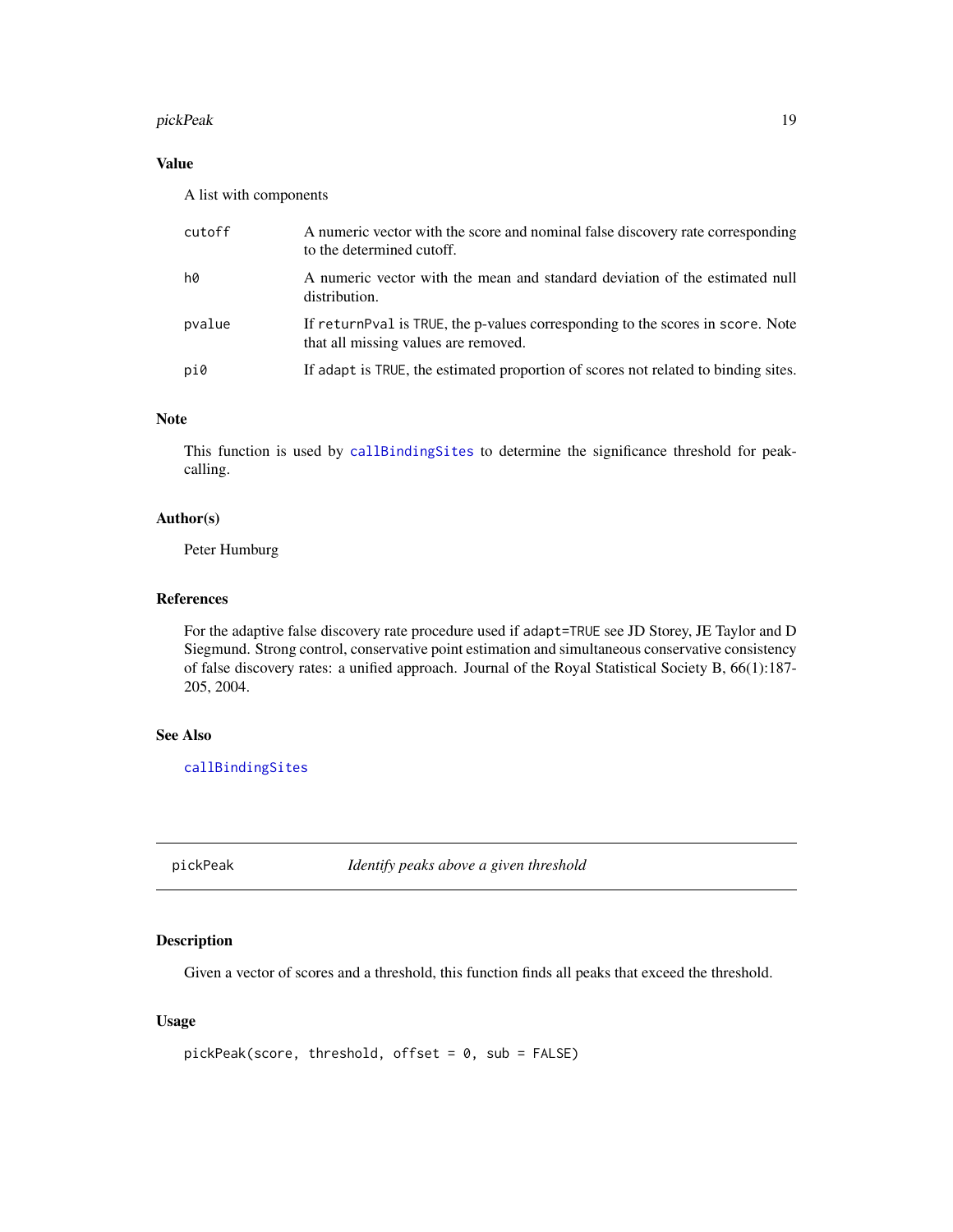#### <span id="page-19-0"></span>Arguments

| score     | Numeric vector.                                                                                                                                                            |
|-----------|----------------------------------------------------------------------------------------------------------------------------------------------------------------------------|
| threshold | All values in score below this value are ignored.                                                                                                                          |
| offset    | Offset to add to the determined peak locations.                                                                                                                            |
| sub       | Logical. If this is FALSE (the default) for each region that exceeds the threshold<br>only the global maximum is returned. Otherwise local maxima are returned as<br>well. |

# Value

If sub = FALSE a numeric vector giving the location of all peaks. Otherwise a list with components peaks The same peak locations that are returned for sub = FALSE.

| subPeaks | A list with one component for each entry in 'peaks' giving the location of local |
|----------|----------------------------------------------------------------------------------|
|          | maxima.                                                                          |

#### Note

This function is used by [callBindingSites](#page-9-1) for peak-calling.

#### Author(s)

Peter Humburg

# See Also

[callBindingSites](#page-9-1), [startScore](#page-28-1), [getCutoff](#page-17-1)

plot,ReadCounts,missing-method

*Diagnostic Plots for Read Counts*

# Description

Produces plots to assess the distribution of reads, either for an entire chromosome or within a (small) window.

```
## S4 method for signature 'ReadCounts,missing'
plot(x, chr, center, score, width=2000, type=c("hilbert", "window"), ...)
## S4 method for signature 'RLEReadCounts,missing'
plot(x, chr, center, score, width=2000, type=c("hilbert", "window"), ...)
```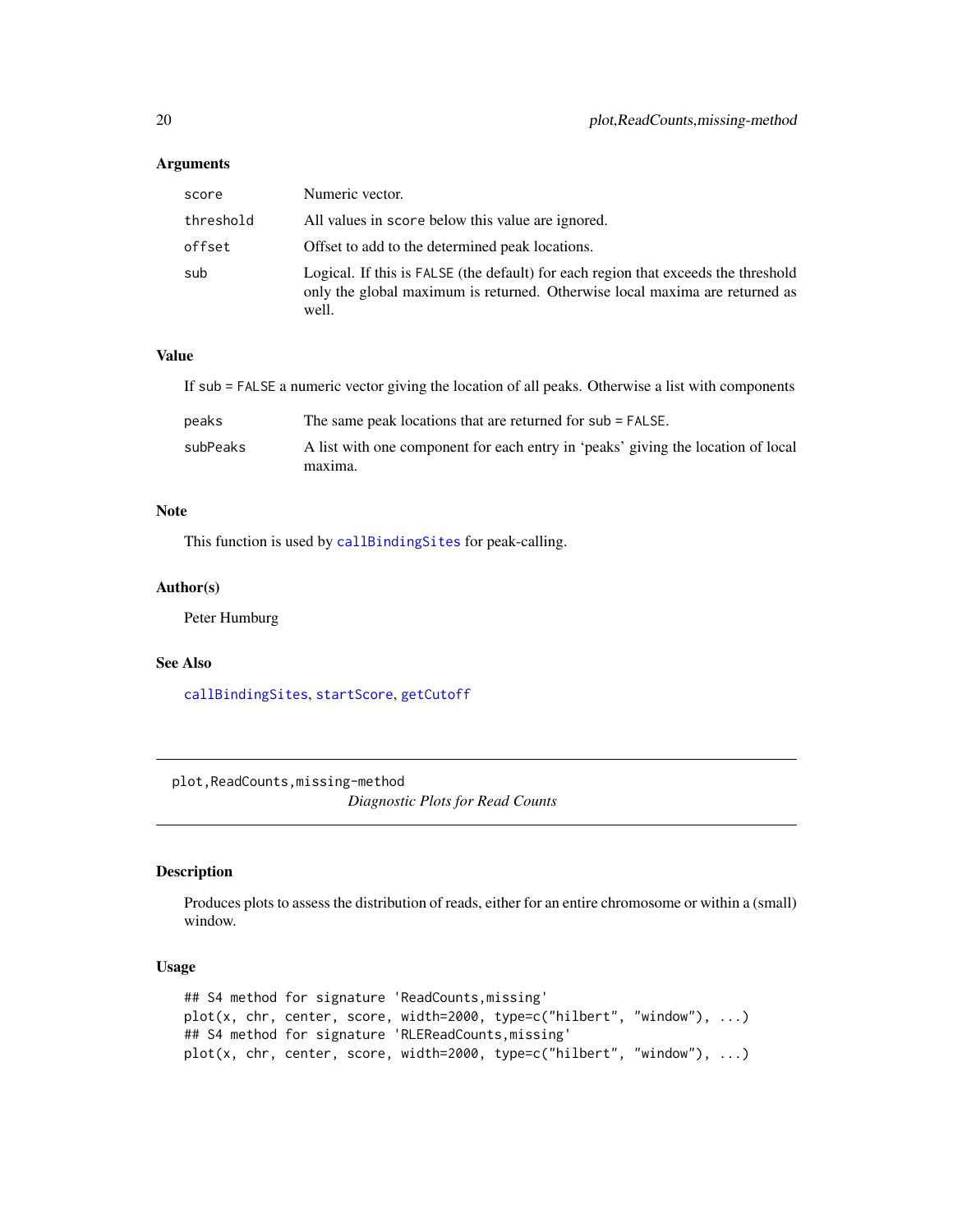# <span id="page-20-0"></span>plot-BindScore 21

#### Arguments

| $\mathsf{x}$ | Object of class ReadCounts or RLEReadCounts.                                                                                                                              |
|--------------|---------------------------------------------------------------------------------------------------------------------------------------------------------------------------|
| chr          | Index or name of chromosome for which read counts should be plotted.                                                                                                      |
| center       | For type 'window', the center coordinate of the window to plot.                                                                                                           |
| score        | For type 'window', an object of type BindScore (or BindScore) that should be<br>used to include information about the score and predicted binding sites into the<br>plot. |
| width        | For type 'window', the width of the window.                                                                                                                               |
| type         | Character string indicating the type of plot that should be produced (see details).                                                                                       |
| $\cdots$     | Further arguments (see details).                                                                                                                                          |

# Details

Type 'window' produces a plot that shows read counts as vertical bars. If score is not missing, it is used to plot the score and predicted binding sites (if any) as well. Any additional arguments are passed on to [.plotWindow](#page-0-0).

Type 'hilbert' produces a Hilbert curve plot of read counts for an entire chromosome. Additional arguments are passed on to [.plotReads](#page-0-0).

# Value

Called for its side effect.

#### Author(s)

Peter Humburg

#### See Also

[hilbertImage](#page-0-0)

plot-BindScore *Diagnostic Plots for Binding Site Scores*

# Description

Generates plots to assess the fit of the estimated null distribution.

```
## S4 method for signature 'BindScore,missing'
plot(x, npoints = 10000, type=c("density", "qqplot"), ...)
```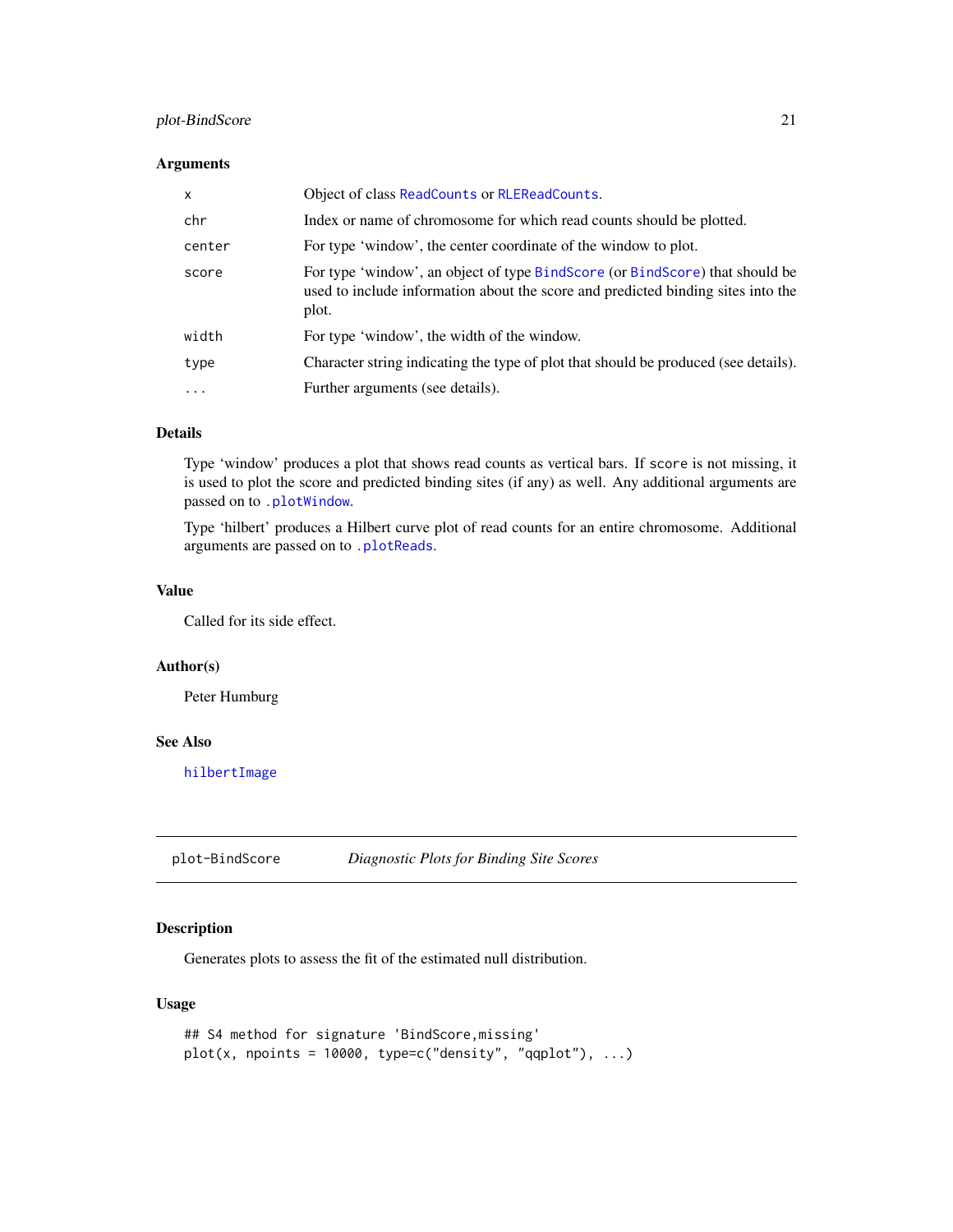# <span id="page-21-0"></span>Arguments

| X         | An object of class BindScore.                  |
|-----------|------------------------------------------------|
| npoints   | Maximum number of points to plot in a QQ-plot. |
| type      | Character string indicating the plot type.     |
| $\ddotsc$ | Further arguments (currently ignored).         |

# Details

Type 'density' produces a histogram of binding site scores with overlaid null distribution. Type 'qqplot' produces a normal QQ-plot comparing the observed binding site scores to the null distribution.

#### Value

Called for its side effect.

# Author(s)

Peter Humburg

pos2gff *Convert genome coordinates into GFF format*

# Description

Provides facility to export the location of genomic features to a GFF formatted file.

# Usage

pos2gff(pos, method, feature, len, strand, score, name)

| pos     | Named list with one component per chromosome giving the start position of<br>features on that chromosome.   |
|---------|-------------------------------------------------------------------------------------------------------------|
| method  | Entry for method field in GFF file. Recycled as necessary                                                   |
| feature | Entry for feature field in GFF file. Recycled as necessary                                                  |
| len     | Length of fetures. This is used to calculate matching end positions for each start<br>position given in pos |
| strand  | Entry for feature field in GFF file. Recycled as necessary                                                  |
| score   | Entry for feature field in GFF file. Recycled as necessary                                                  |
| name    | Entry for feature field in GFF file. Recycled as necessary                                                  |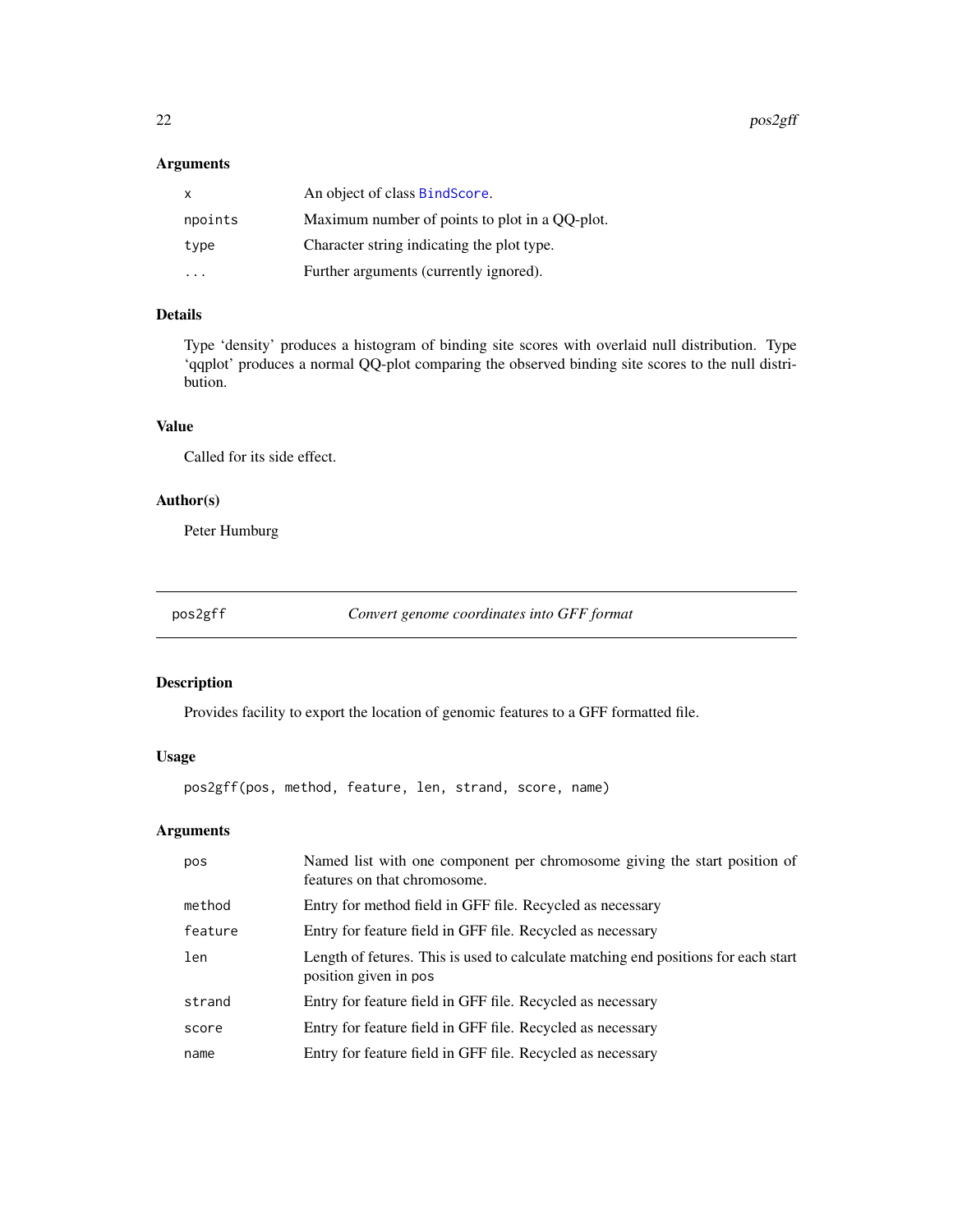# <span id="page-22-0"></span>ReadCounts-class 23

# Value

A data.frame with columns 'chromosome', 'method', 'feature', 'start', 'end', 'score', 'strand'. Writing this data frame to a text file produces a GFF formatted file.

# Author(s)

Peter Humburg

#### References

The GFF specification: http://www.sanger.ac.uk/Software/formats/GFF/GFF\_Spec.shtml

#### Examples

```
pos <- list(chr1=c(10, 50, 60), chr2=c(22, 200, 500))
pos2gff(pos, "test", "foo", 25, c("+", "+", "-", "+", "-", "-"), 0, "test")
```
<span id="page-22-1"></span>ReadCounts-class *Class "ReadCounts"*

# Description

Represents counts of (possibly extended) reads for each strand of the genome.

#### Usage

```
ReadCounts(counts=list(), names=NULL, compress=TRUE)
```
#### Arguments

| counts   | A list of read counts. Each component is a two column matrix of strand specific<br>read counts for a chromosome. |
|----------|------------------------------------------------------------------------------------------------------------------|
| names    | Character vector of chromosome names. If this is NULL the names of counts are<br>used instead.                   |
| compress | Logical indicating whether read counts should be compressed.                                                     |

# Objects from the Class

Objects can be created by calls of the form ReadCounts(counts, names, compress=FALSE) or by calls to [strandPileup](#page-29-1).

# Slots

counts: Object of class "list" with one component per chromosome, containing a matrix of read counts (one column per strand).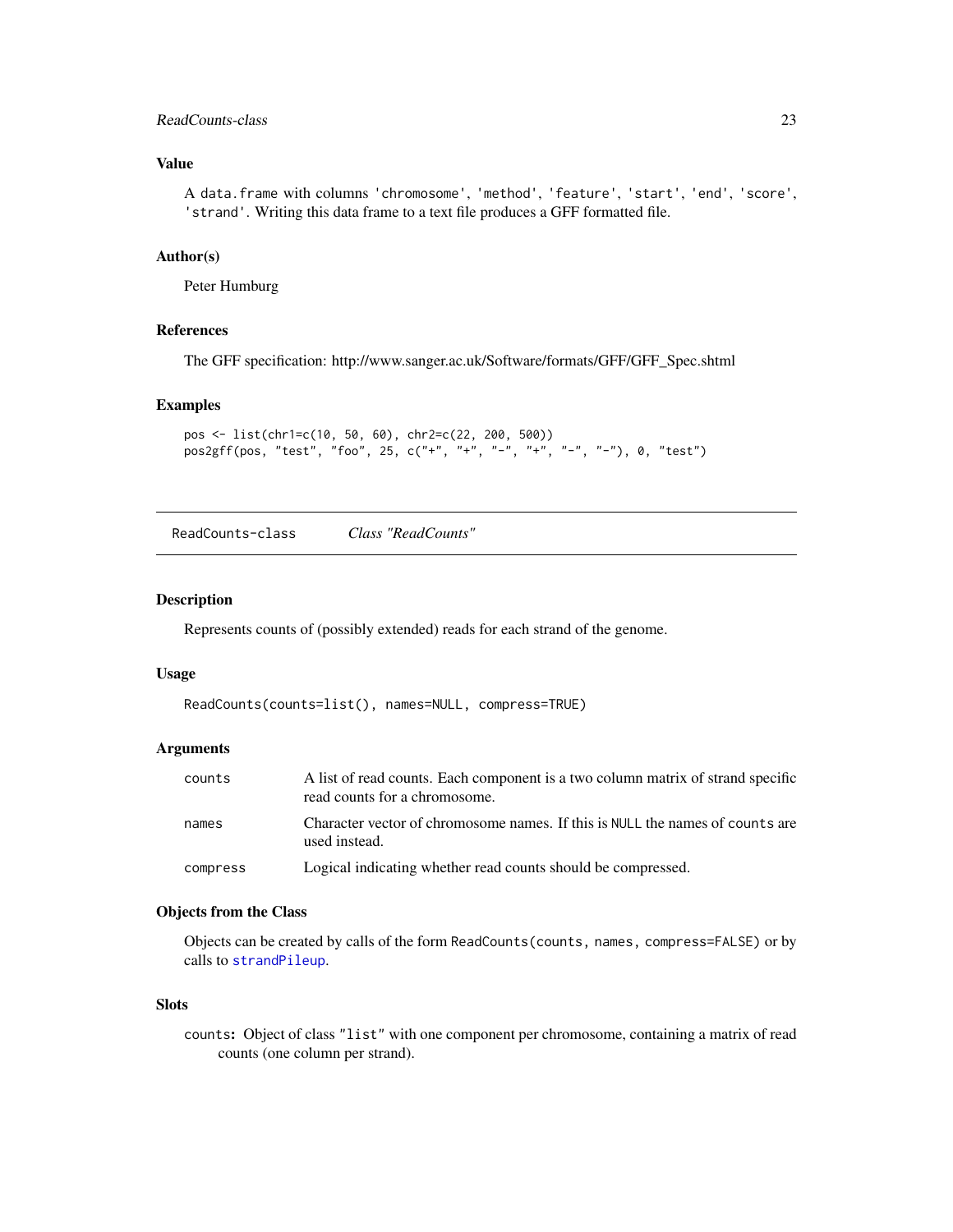#### <span id="page-23-0"></span>Methods

- $[\leq -$  signature(x = "ReadCounts", i = "ANY", j = "missing"): Replace read counts for chromosomes indicated by i.
- [ signature(x = "ReadCounts", i = "ANY", j = "missing", drop = "missing"): Returns list of read counts for chromosomes indicated by i.
- $[$ [<- signature(x = "ReadCounts", i = "ANY", j = "missing"): Replace read counts for chromosome i.
- $[$ [ signature(x = "ReadCounts", i = "ANY", j = "missing"): Returns read counts for chromosome i.
- \$<- signature(x = "ReadCounts"): Replace read counts for chromosome i (by name).
- \$ signature(x = "ReadCounts"): Returns read counts for chromosome i (by name).
- callBindingSites signature(data = "ReadCounts"): Predict bindingsites from read counts.
- chrLength signature( $x =$  "ReadCounts", subset = "ANY"): Returns length of all chromosomes represented in x.
- lapply signature(X = "ReadCounts"): Apply function to read counts for each chromosome.
- **length<-** signature( $x =$  "ReadCounts"): Change the number of chromosomes represented by  $x$ to value.
- **length** signature( $x =$  "ReadCounts"): Number of chromosomes represented by  $x$ .

names  $\le$  signature(x = "ReadCounts", value = "ANY"): Change names of chromosomes.

names signature( $x =$  "ReadCounts"): Chromosome names.

- **nreads** signature( $x =$  "ReadCounts", byStrand = "Logical", subset = "ANY"): Returns the number of reads on each chromosome, split by strand (if byStrand is TRUE).
- sapply signature( $X = "ReadCounts")$ : Apply function to read counts for each chromosome.

#### Author(s)

Peter Humburg

#### See Also

[BindScore](#page-5-1), [strandPileup](#page-29-1) , [compress](#page-12-2), [decompress](#page-13-1)

# Examples

```
showClass("ReadCounts")
```

```
## generate some very simple artificial read data
set.seed(1)
fwd <- sample(c(50:70, 250:270), 30, replace=TRUE)
rev <- sample(c(197:217, 347:417), 30, replace=TRUE)
## create data.frame with read positions as input to strandPileup
reads <- data.frame(chromosome="chr1", position=c(fwd, rev),
length=25, strand=factor(rep(c("+", "-"), times=c(30, 30))))
```
## create object of class ReadCounts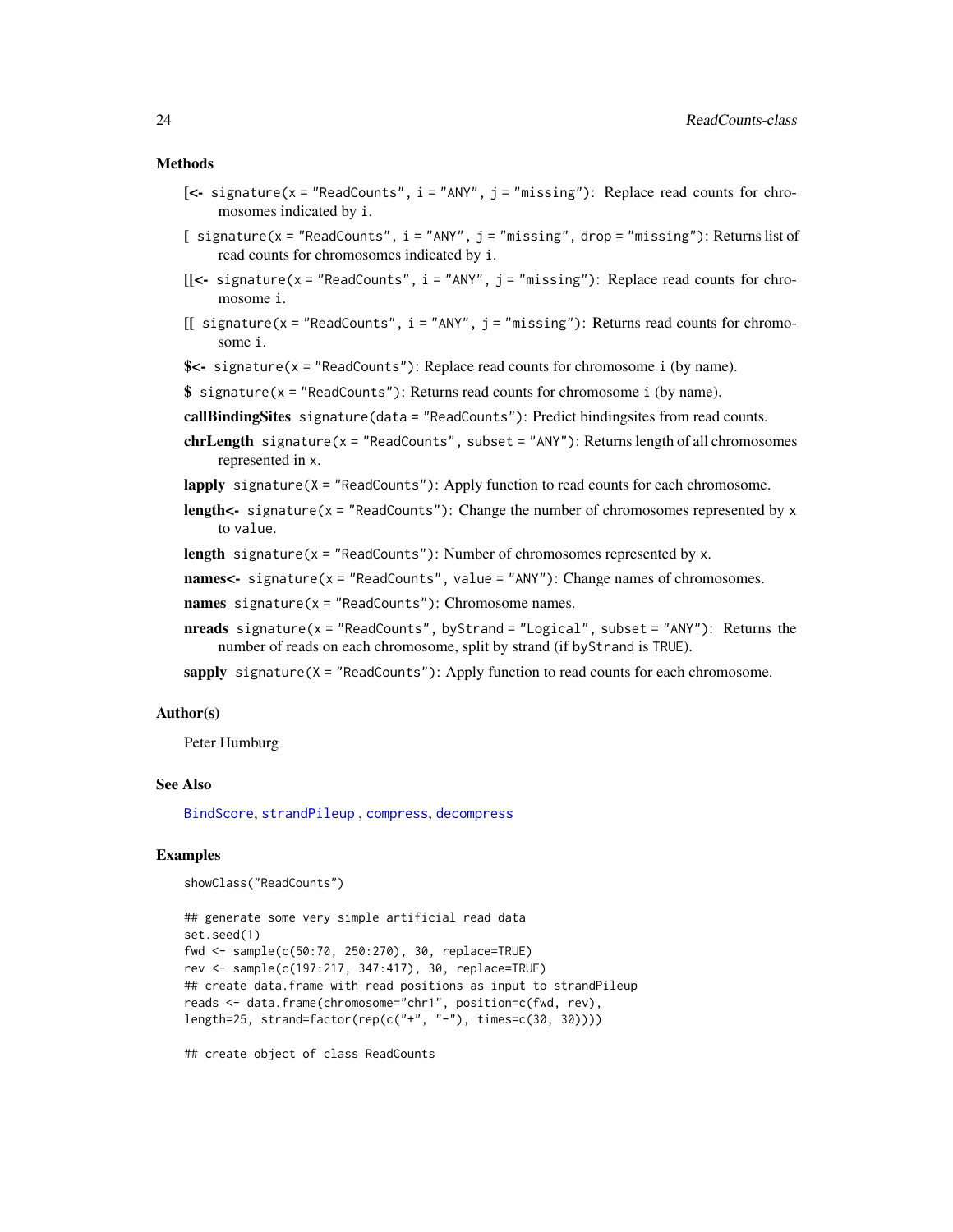# <span id="page-24-0"></span>RLEBindScore-class 25

readPile <- strandPileup(reads, chrLen=500, extend=1, plot=FALSE, compress=FALSE) names(readPile) length(readPile) sapply(readPile, sum)

<span id="page-24-1"></span>RLEBindScore-class *Run-length Encoded Binding Site Scores*

#### **Description**

This class provides a memory efficient representation of binding site scores.

## Objects from the Class

Objects can be created by calls of the form BindScore(functionCall, score, pvalue, peaks, cutoff, nullDist, names, start, digits, compress=TRUE) or through calls to [callBindingSites](#page-9-1).

#### **Slots**

functionCall: Object of class "call" storing the function call used to initiate the analysis.

- score: Object of class "list". The binding site score. One run-length encoded numeric vector per chromosome.
- pvalue: Object of class "list". The (adjusted and run-length encoded) p-values corresponding to the scores in slot score.
- peaks: Object of class "list" giving the location of significant peaks in the binding site score. These correspond to the location of predicted binding sites.
- cutoff: Object of class "numeric" with entries 'pvalue' and 'score' giving the significance threshold used for peak calling in terms of p-value and score.
- nullDist: Object of class "numeric" providing the parameters of the null distribution used to determine p-values.
- start: Object of class "integer" indicating the index corresponding to the first entry in score (assumed to be the same for all chromosomes).

#### Extends

Class ["BindScore"](#page-5-1), directly.

#### Methods

decompress signature(x = "RLE[BindScore](#page-5-1)"): conversion to BindScore object.

# Author(s)

Peter Humburg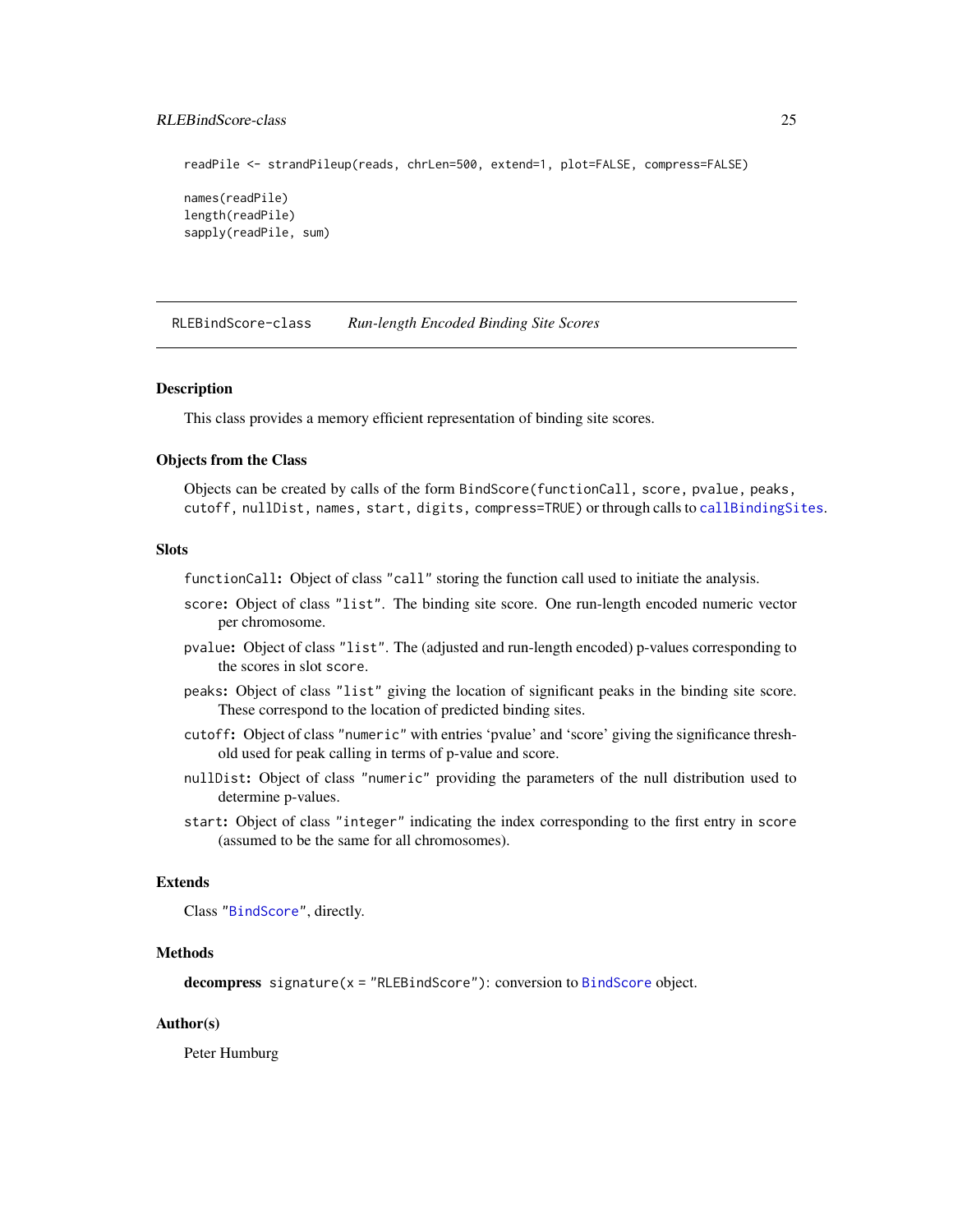# See Also

[BindScore](#page-5-1), [Rle](#page-0-0)

## Examples

```
showClass("RLEBindScore")
```
set.seed(1)

```
## determine binding site locations
b <- sample(1:1e6, 5000)
```

```
## sample read locations
fwd <- unlist(lapply(b, function(x) sample((x-83):(x-73), 20, replace=TRUE)))
rev <- unlist(lapply(b, function(x) sample((x+73):(x+83), 20, replace=TRUE)))
```

```
## add some background noise
fwd <- c(fwd, sample(1:(1e6-25), 50000))
rev <- c(rev, sample(25:1e6, 50000))
```

```
## create data.frame with read positions as input to strandPileup
reads <- data.frame(chromosome="chr1", position=c(fwd, rev),
length=25, strand=factor(rep(c("+", "-"), times=c(150000, 150000))))
```

```
## create object of class ReadCounts
readPile <- strandPileup(reads, chrLen=1e6, extend=1, plot=FALSE)
```

```
## predict binding site locations
## the artificial dataset is very small so predictions may not be very reliable
bindScore <- simpleNucCall(readPile, bind=147, support=20, plot=FALSE, compress=TRUE)
```

```
## number of binding sites found
length(bindScore)
```
## the first few predictions, by score head(bindScore)

```
## score and p-value cut-off used
cutoff(bindScore)
```
<span id="page-25-1"></span>RLEReadCounts-class *Run-length Encoded Read Counts*

# **Description**

This class provides a memory efficient representation of strand specific read counts.

<span id="page-25-0"></span>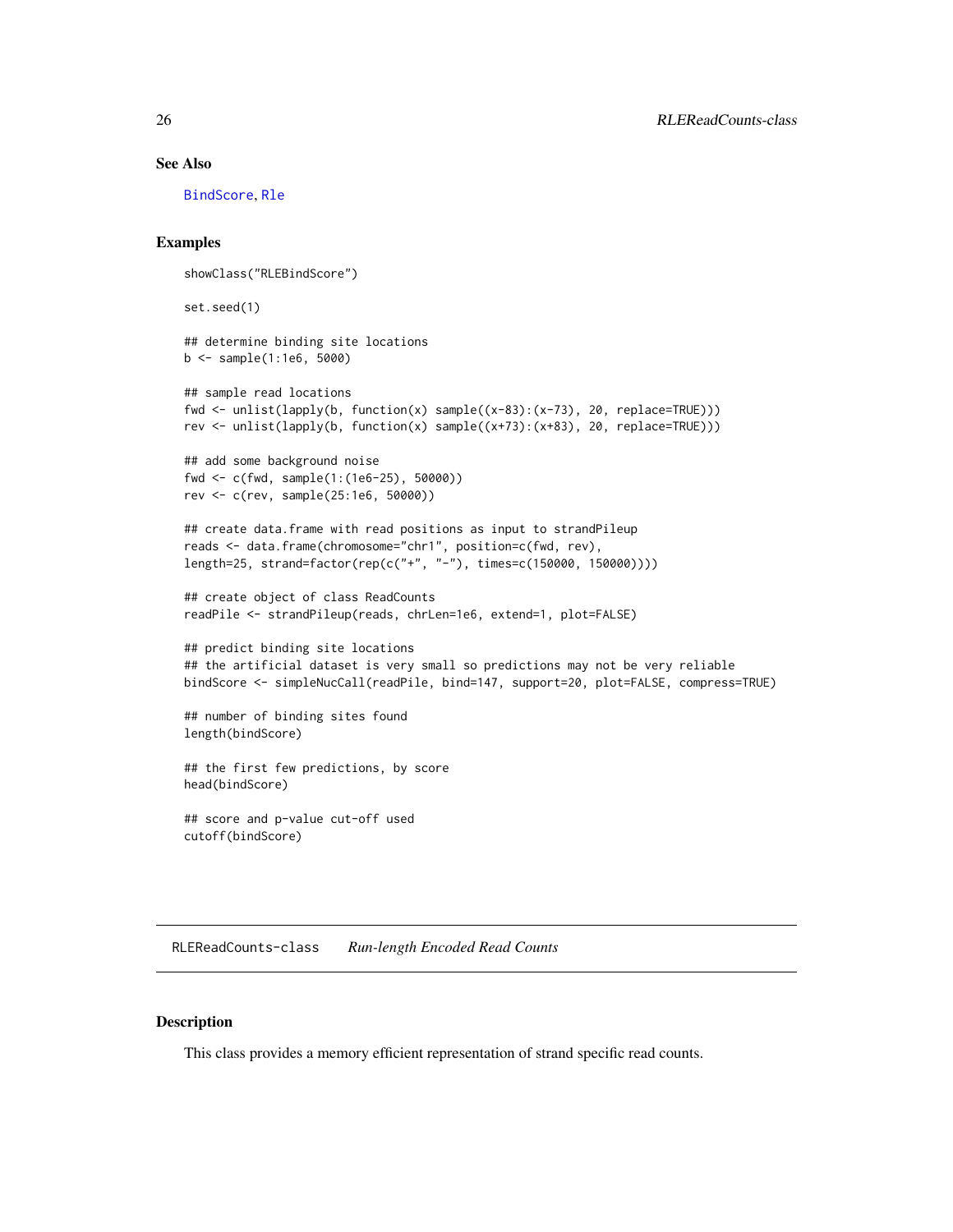#### <span id="page-26-0"></span>Objects from the Class

Objects can be created by calls of the form ReadCounts(counts, names, compress = TRUE) or by calls to [strandPileup](#page-29-1).

#### Slots

counts: Object of class "list" with one component per chromosome, containing a read counts encoded in an object of class [RleList](#page-0-0).

# Extends

Class ["ReadCounts"](#page-22-1), directly.

# **Methods**

- chrLength signature(x = "RLEReadCounts"): Returns length of all chromosomes represented in x.
- decompress signature( $x =$  "RLEReadCounts"): Expands read counts and returns object of class [ReadCounts](#page-22-1).
- $n_{\text{reads}}$  signature( $x = "RLEReadCounts")$ : Returns the number of reads on each chromosome, split by strand (if byStrand is TRUE)

plot signature( $x = "RLEReadCounts", y = "missing");$  Generates plots of read counts.

#### Author(s)

Peter Humburg

#### See Also

[ReadCounts](#page-22-1), [RleList](#page-0-0)

# Examples

```
showClass("RLEReadCounts")
```

```
## generate some very simple artificial read data
set.seed(1)
fwd <- sample(c(50:70, 250:270), 30, replace=TRUE)
rev <- sample(c(197:217, 347:417), 30, replace=TRUE)
## create data.frame with read positions as input to strandPileup
reads <- data.frame(chromosome="chr1", position=c(fwd, rev),
length=25, strand=factor(rep(c("+", "-"), times=c(30, 30))))
## create object of class ReadCounts
readPile <- strandPileup(reads, chrLen=500, extend=1, plot=FALSE, compress=TRUE)
names(readPile)
```

```
length(readPile)
sapply(readPile, sum)
```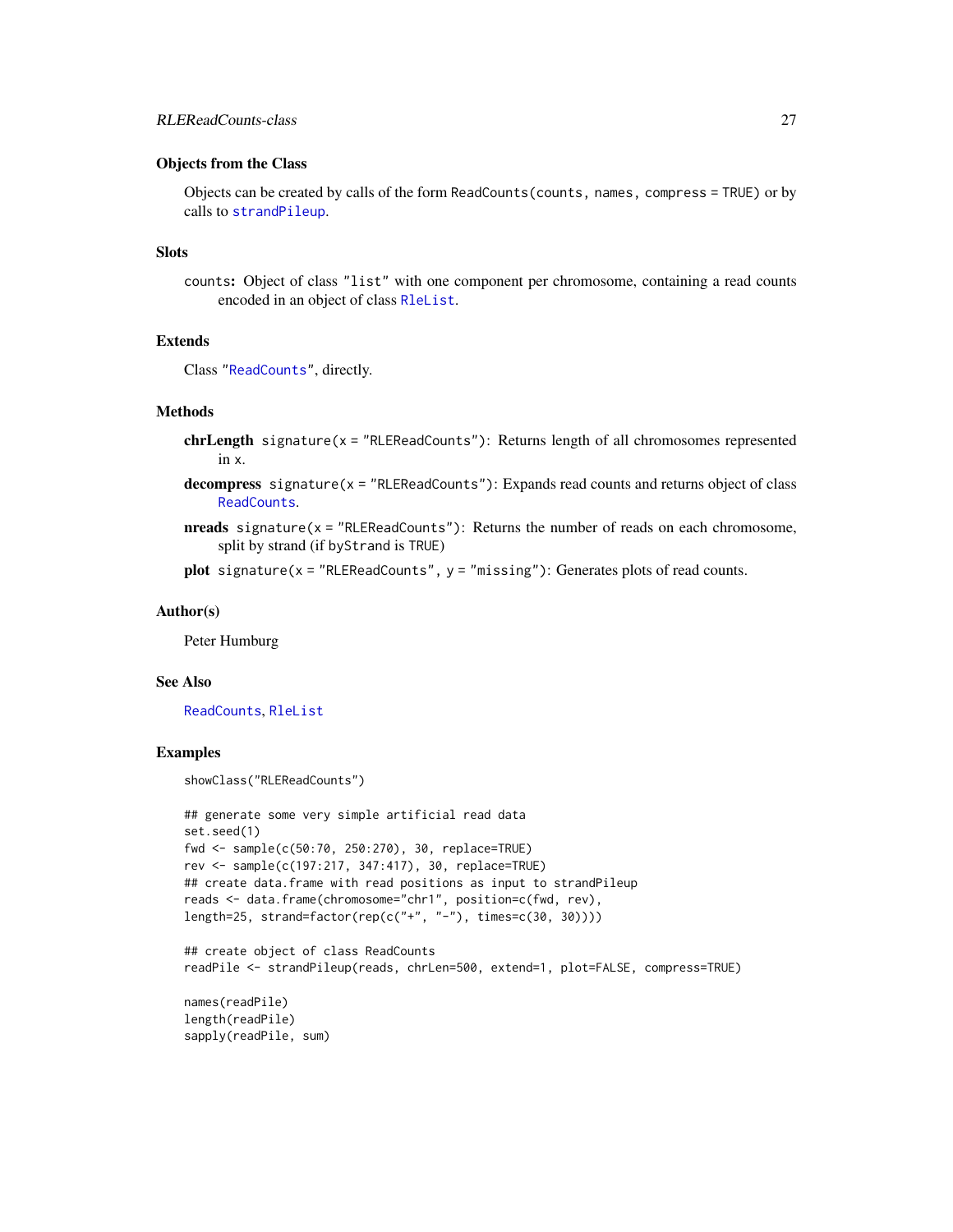<span id="page-27-1"></span><span id="page-27-0"></span>

# Description

This function provides a simplified interface to [callBindingSites](#page-9-1) with defaults suitable for the detection of nucleosomes.

#### Usage

```
simpleNucCall(data, bind=128, support=17, background=2000, chrLen, ...)
```
# Arguments

| data       | Either an object of class Aligned Read or a list. See below for details.                                                                                               |
|------------|------------------------------------------------------------------------------------------------------------------------------------------------------------------------|
| bind       | Length of binding region to use (see Details).                                                                                                                         |
| support    | Length of support region to use (see Details).                                                                                                                         |
| background | Length of background window. If this is missing it will be set to $10^*(bind+2^*support)$ .                                                                            |
| chrLen     | Numeric vector indicating the length of all chromosomes. Only needed when<br>data is an Aligned Read object. read B fallo carrier and to supply this infor-<br>mation. |
| $\ddotsc$  | Further arguments to callBindingSites                                                                                                                                  |

# Value

A list with components

| binding | A data frame with columns 'chromosome', 'position', 'score' and 'pvalue'<br>indicating the centre of predicted binding sites together with their score and<br>associated p-value. |
|---------|-----------------------------------------------------------------------------------------------------------------------------------------------------------------------------------|
| score   | A list with all calculated scores. One numeric vector per chromosome.                                                                                                             |
| pval    | A list with all corrected p-values. One numeric vector per chromosome.                                                                                                            |

# Author(s)

Peter Humburg

# References

~put references to the literature/web site here ~

# See Also

[callBindingSites](#page-9-1) for additional parameters.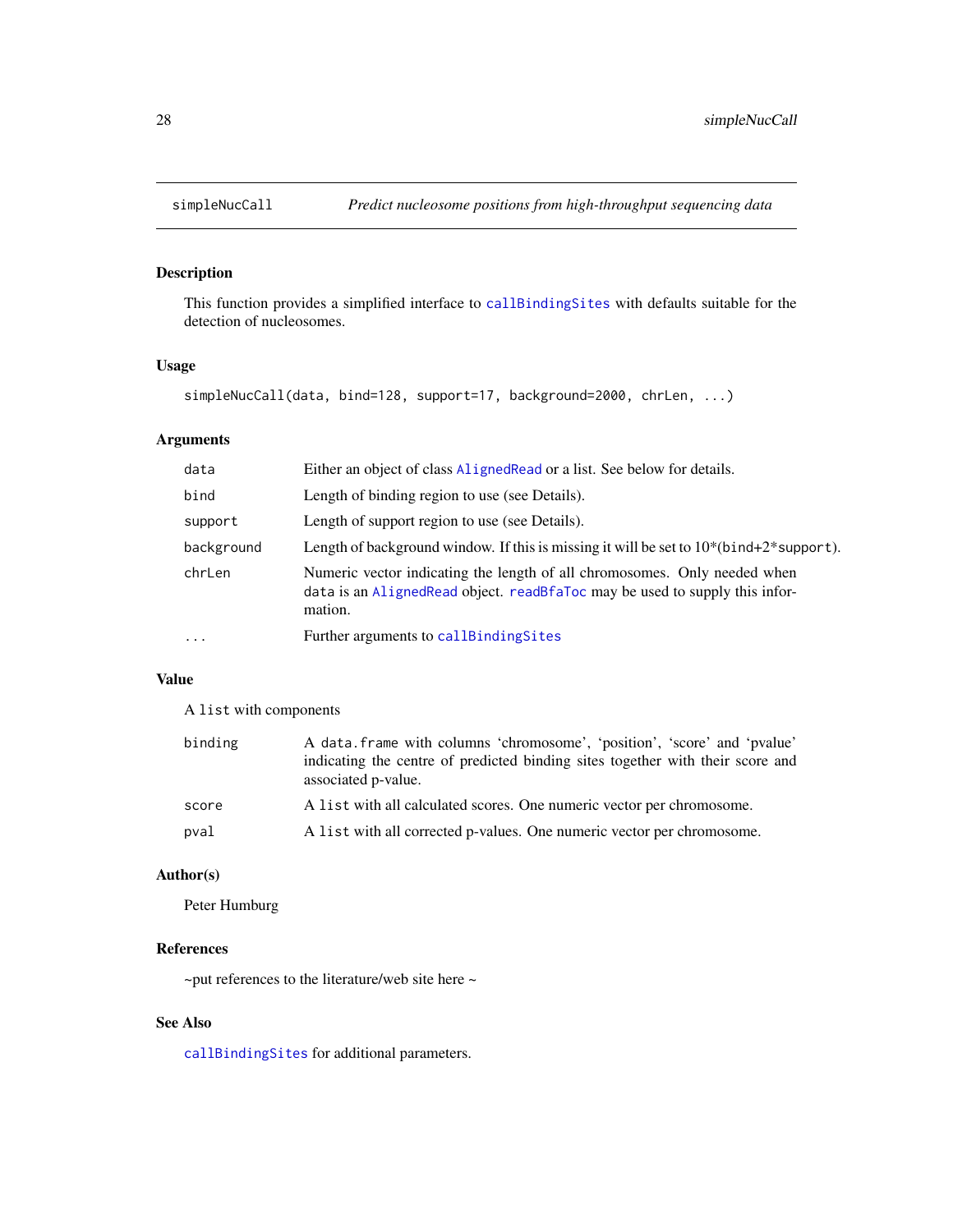#### <span id="page-28-0"></span>startScore 29

#### Examples

```
## generate some simple artificial read data
set.seed(1)
## determine binding site locations
b <- sample(1:1e6, 5000)
## sample read locations
fwd <- unlist(lapply(b, function(x) sample((x-83):(x-73), 20, replace=TRUE)))
rev <- unlist(lapply(b, function(x) sample((x+73):(x+83), 20, replace=TRUE)))
## add some background noise
fwd <- c(fwd, sample(1:(1e6-25), 50000))
rev <- c(rev, sample(25:1e6, 50000))
## create data.frame with read positions as input to strandPileup
reads <- data.frame(chromosome="chr1", position=c(fwd, rev),
length=25, strand=factor(rep(c("+", "-"), times=c(150000, 150000))))
## create object of class ReadCounts
readPile <- strandPileup(reads, chrLen=1e6, extend=1, plot=FALSE)
## predict binding site locations
bindScore <- simpleNucCall(readPile, bind=147, support=20, plot=FALSE)
```
<span id="page-28-1"></span>startScore *Score potential protein binding sites*

# **Description**

For each position in the genome this function computes a score indicating the likelihood that a protein binding site starts at that position.

# Usage

```
startScore(data, b, support, background, bgCutoff, supCutoff)
```

| data       | A two column matrix with read counts. The two columns correspond to reads<br>on the forward and reverse strand respectively. |
|------------|------------------------------------------------------------------------------------------------------------------------------|
| b          | Length of binding region.                                                                                                    |
| support    | Length of support region.                                                                                                    |
| background | Length of background window.                                                                                                 |
| bgCutoff   | Cutoff for the change in read rates between adjacent windows (see Details).                                                  |
| supCutoff  | Cutoff for the change in read rates between support regions on forward and<br>reverse strand (see Details).                  |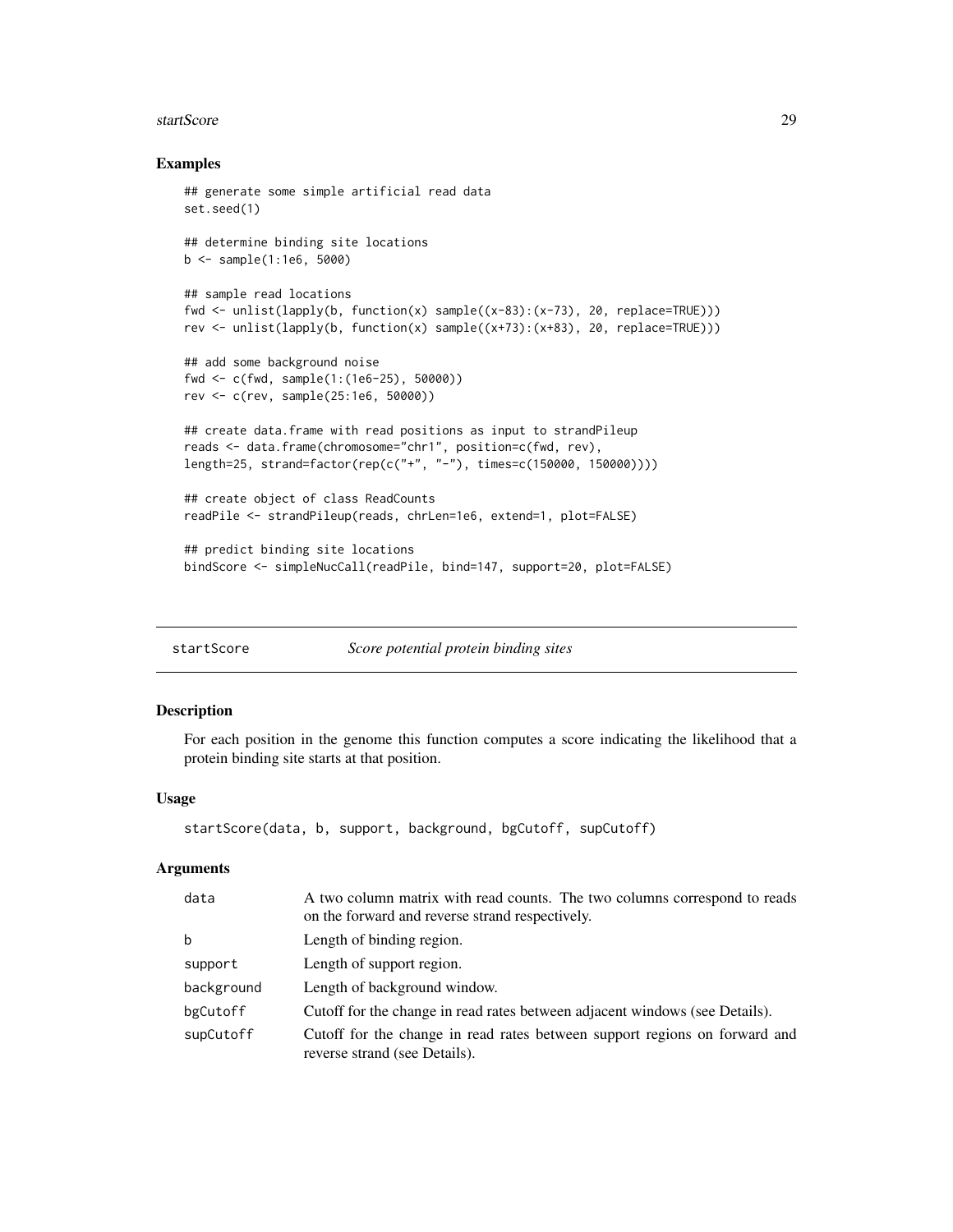#### <span id="page-29-0"></span>Details

Robust estimates of read rates in background windows and support regions are obtained by limiting the difference between related estimates. Consider a forward support region of length 10 containing 20 reads. The maximum likelihood estimate for the rate parameter of the (assumed) underlying Poisson distribution is  $\hat{\lambda} = \frac{20}{10} = 2$ . If there are 50 reads in the reverse support region a robust estimate of the rate parameter is obtained as max(50/10, qpois(supCutoff, lambda=lambda\_hat))

# Value

Numeric vector with binding site scores.

#### Note

Instead of calling this function directly use [callBindingSites](#page-9-1).

#### Author(s)

Peter Humburg

#### See Also

[callBindingSites](#page-9-1)

<span id="page-29-1"></span>

strandPileup *Strand specific read counts*

#### **Description**

Given a set of aligned reads this function computes the number of reads starting at each position in the genome.

# Usage

```
## S4 method for signature 'AlignedRead'
strandPileup(aligned, chrLen, extend, coords=c("leftmost", "fiveprime"),
compress = TRUE, plot = TRUE, ask = FALSE, ...)## S4 method for signature 'data.frame'
strandPileup(aligned, chrLen, extend, coords=c("leftmost", "fiveprime"),
compress = TRUE, plot = TRUE, ask = FALSE, ...)
```

| aligned | An object containing information about aligned reads (see Details).                     |
|---------|-----------------------------------------------------------------------------------------|
| chrLen  | A numeric vector giving the length of each chromosome.                                  |
| extend  | A numeric value indicating how far reads should be extended.                            |
| coords  | A character value indicating the coordinate system to use. See coverage for<br>details. |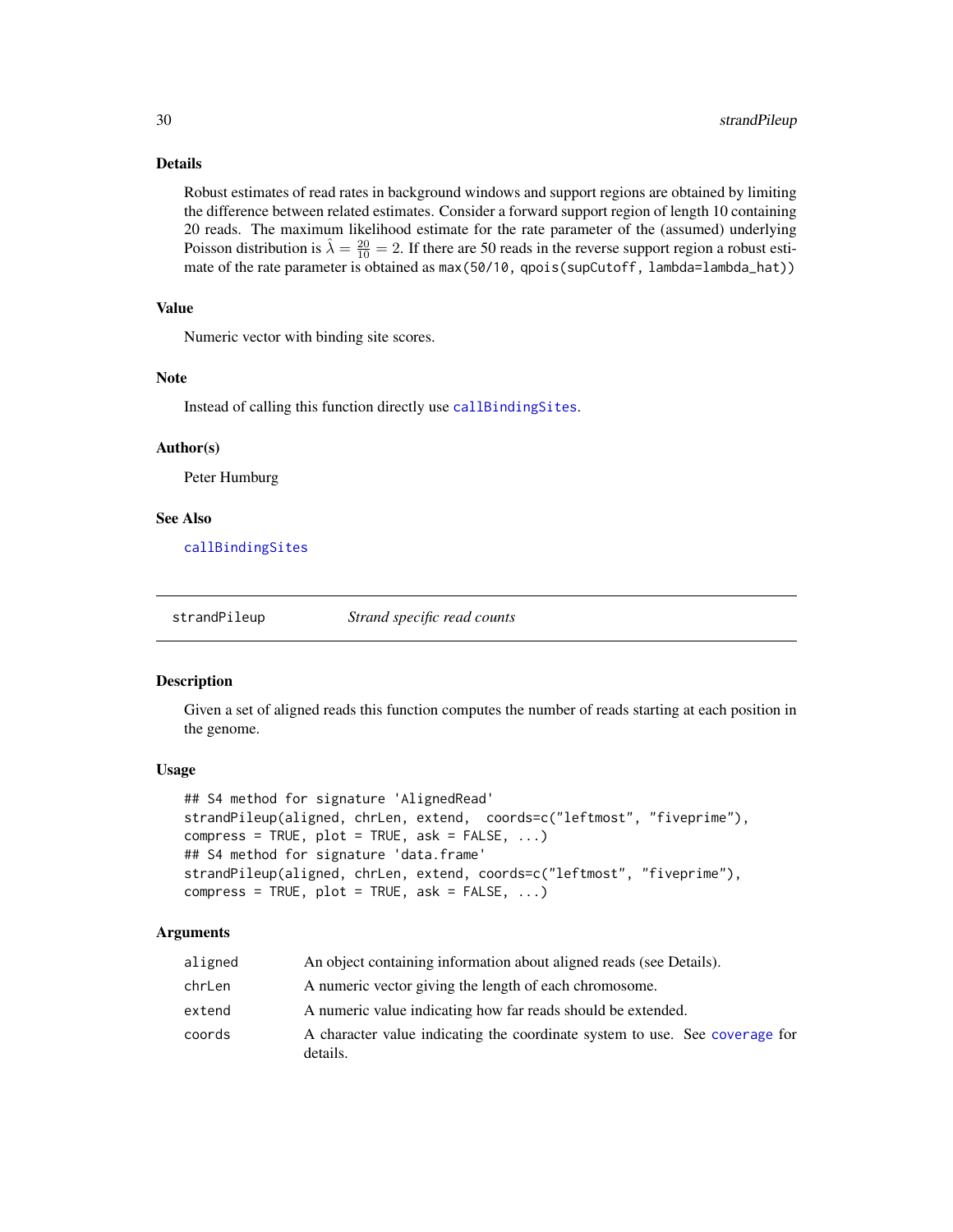# <span id="page-30-0"></span>strandPileup 31

| compress  | Logical indicating whether read counts should be compressed.                                                               |
|-----------|----------------------------------------------------------------------------------------------------------------------------|
| plot      | If this is TRUE (the default) read coverage is plotted for all chromosomes.                                                |
| ask       | Logical. Setting this to TRUE causes the system to wait for user input before<br>displaying a new plot. See devAskNewPage. |
| $\ddotsc$ | Further arguments to coverage.                                                                                             |

# Details

The method for data. frame requires the column names to follow a strict naming scheme. Required columns are

'chromosome' A factor with chromosome names.

'strand' A factor with levels "-" and "+" indicating which strand the read mapped to.

'start' or 'position' Start position of read on chromosome.

'end' or 'length' End position of read or length of read respectively.

# Value

An object of class [ReadCounts](#page-22-1).

### Author(s)

Peter Humburg

#### See Also

[coverage](#page-0-0), [AlignedRead](#page-0-0), [callBindingSites](#page-9-1)

# Examples

```
## generate some very simple artificial read data
set.seed(1)
fwd <- sample(c(50:70, 250:270), 30, replace=TRUE)
rev <- sample(c(197:217, 347:417), 30, replace=TRUE)
## create data.frame with read positions as input to strandPileup
reads <- data.frame(chromosome="chr1", position=c(fwd, rev),
length=25, strand=factor(rep(c("+", "-"), times=c(30, 30))))
```
readPile <- strandPileup(reads, chrLen=500, extend=1, plot=FALSE)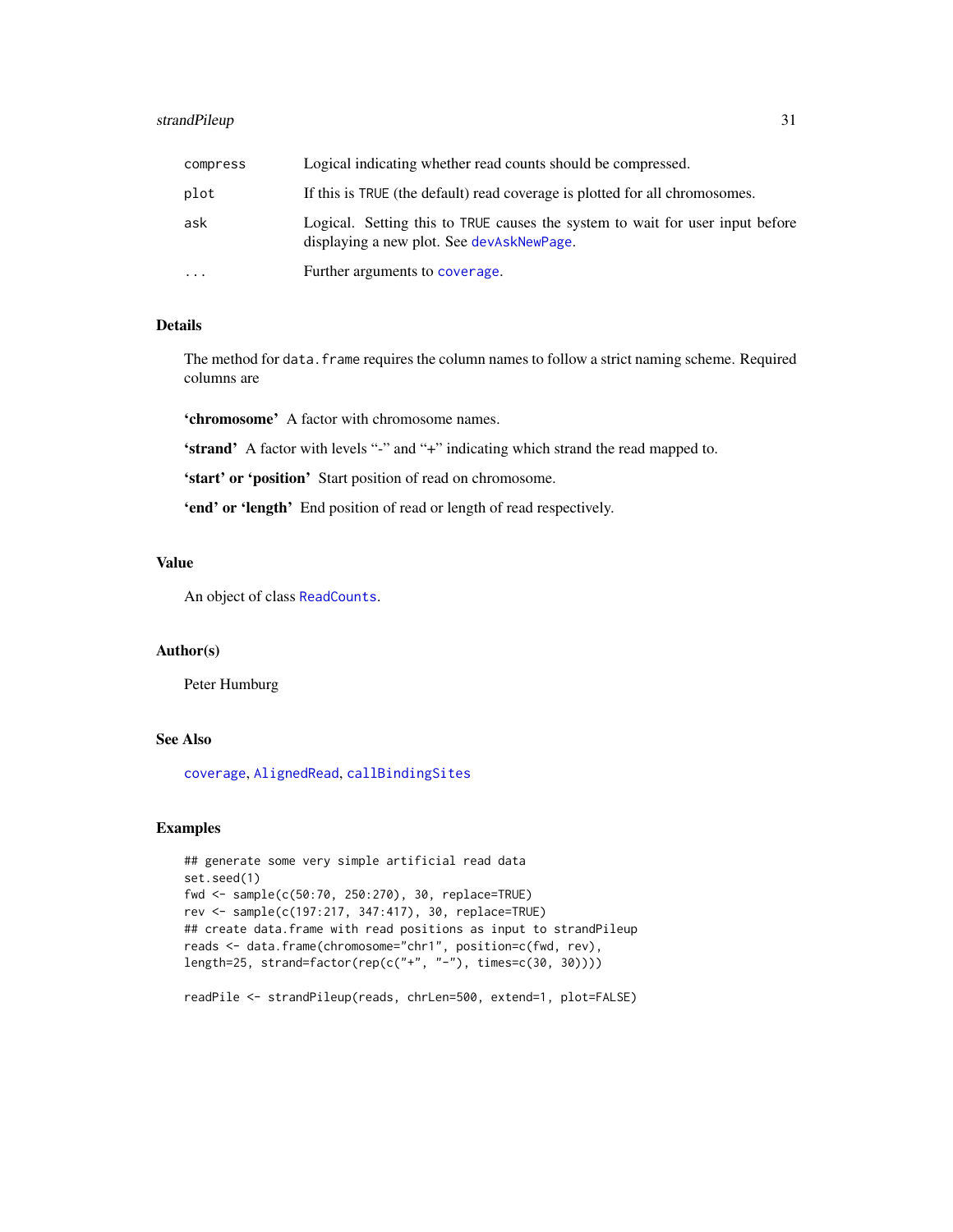<span id="page-31-0"></span>

#### Description

Read counts are summarized in a sliding window of variable size with variable overlap between windows.

#### Usage

windowCounts(reads, window = 1000, shift = 500, method = sum)

#### Arguments

| reads  | Numeric vector of read counts.                                                                               |
|--------|--------------------------------------------------------------------------------------------------------------|
| window | Width of window.                                                                                             |
| shift  | Distance between consecutive window start positions.                                                         |
| method | Function used to produce a summary for each window. It should accept a single<br>numeric vector as argument. |

# Value

If method returns a single value a vector of all window summaries is returned, otherwise the return value is a list with one component for each window.

#### Author(s)

Peter Humburg

#### Examples

```
## generate some very simple artificial read data
set.seed(1)
fwd <- sample(c(50:70, 250:270), 30, replace=TRUE)
rev <- sample(c(197:217, 347:417), 30, replace=TRUE)
## create data.frame with read positions as input to strandPileup
reads <- data.frame(chromosome="chr1", position=c(fwd, rev),
length=25, strand=factor(rep(c("+", "-"), times=c(30, 30))))
```

```
## create object of class ReadCounts
readPile <- strandPileup(reads, chrLen=501, extend=1, plot=FALSE, compress=FALSE)
```

```
## get number of reads in sliding window
wdwCount <- windowCounts(apply(readPile[[1]], 1, sum), window=10, shift=5)
```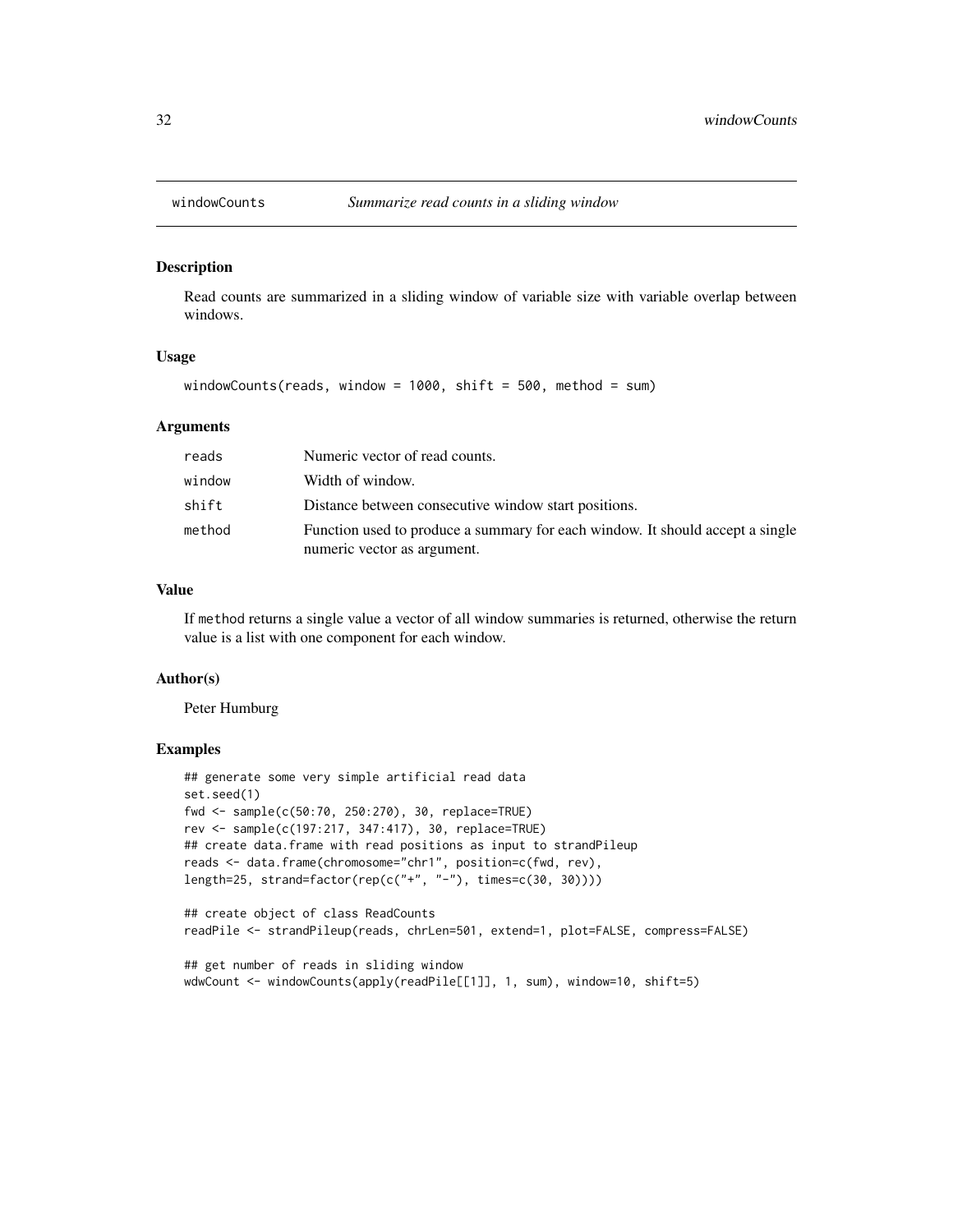# <span id="page-32-0"></span>**Index**

∗ classes BindScore-class, [6](#page-5-0) ReadCounts-class, [23](#page-22-0) RLEBindScore-class, [25](#page-24-0) RLEReadCounts-class, [26](#page-25-0) ∗ hplot plot, ReadCounts, missing-method, [20](#page-19-0) plot-BindScore, [21](#page-20-0) ∗ htest callBindingSites-methods, [10](#page-9-0) getCutoff, [18](#page-17-0) simpleNucCall, [28](#page-27-0) ∗ methods callBindingSites-methods, [10](#page-9-0) compress-methods, [13](#page-12-0) decompress-methods, [15](#page-14-0) ∗ misc alignFeature, [5](#page-4-0) pickPeak, [19](#page-18-0) windowCounts, [32](#page-31-0) ∗ models callBindingSites-methods, [10](#page-9-0) simpleNucCall, [28](#page-27-0) startScore, [29](#page-28-0) ∗ package ChIPseqR-package, [2](#page-1-0) ∗ utilities acessors, [3](#page-2-0) compress-BindScore, [12](#page-11-0) compress-ReadCounts, [14](#page-13-0) decompress, [14](#page-13-0) exportBindSequence, [15](#page-14-0) getBindCor, [16](#page-15-0) getBindLen, [17](#page-16-0) pos2gff, [22](#page-21-0) strandPileup, [30](#page-29-0) .plotReads, *[21](#page-20-0)* .plotWindow, *[21](#page-20-0)* [,BindScore,ANY,missing,missing-method

*(*BindScore-class*)*, [6](#page-5-0) [,ReadCounts,ANY,missing,missing-method *(*ReadCounts-class*)*, [23](#page-22-0) [<-,ReadCounts,ANY,missing,ANY-method *(*ReadCounts-class*)*, [23](#page-22-0) [<-,ReadCounts,ANY,missing-method *(*ReadCounts-class*)*, [23](#page-22-0) [[,BindScore,ANY,missing-method *(*BindScore-class*)*, [6](#page-5-0) [[,BindScore,ANY,numeric-method *(*BindScore-class*)*, [6](#page-5-0) [[,ReadCounts,ANY,missing-method *(*ReadCounts-class*)*, [23](#page-22-0) [[<-,ReadCounts,ANY,missing,ANY-method *(*ReadCounts-class*)*, [23](#page-22-0) [[<-,ReadCounts,ANY,missing-method *(*ReadCounts-class*)*, [23](#page-22-0) \$,ReadCounts-method *(*ReadCounts-class*)*, [23](#page-22-0) \$<-,ReadCounts,ANY-method *(*ReadCounts-class*)*, [23](#page-22-0) \$<-,ReadCounts-method *(*ReadCounts-class*)*, [23](#page-22-0) acessors, [3](#page-2-0) AlignedRead, *[2](#page-1-0)*, *[10,](#page-9-0) [11](#page-10-0)*, *[28](#page-27-0)*, *[31](#page-30-0)* alignFeature, [5](#page-4-0) as.data.frame,BindScore-method *(*BindScore-class*)*, [6](#page-5-0) binding *(*acessors*)*, [3](#page-2-0)

binding,ANY-method *(*acessors*)*, [3](#page-2-0) binding,BindScore-method *(*BindScore-class*)*, [6](#page-5-0) binding-methods *(*acessors*)*, [3](#page-2-0) BindScore, *[4](#page-3-0)*, *[11](#page-10-0)*, *[13](#page-12-0)*, *[15,](#page-14-0) [16](#page-15-0)*, *[21,](#page-20-0) [22](#page-21-0)*, *[24](#page-23-0)[–26](#page-25-0)* BindScore *(*BindScore-class*)*, [6](#page-5-0) BindScore-class, [6](#page-5-0)

callBindingSites, *[2](#page-1-0)*, *[9](#page-8-0)*, *[19,](#page-18-0) [20](#page-19-0)*, *[25](#page-24-0)*, *[28](#page-27-0)*, *[30,](#page-29-0) [31](#page-30-0)*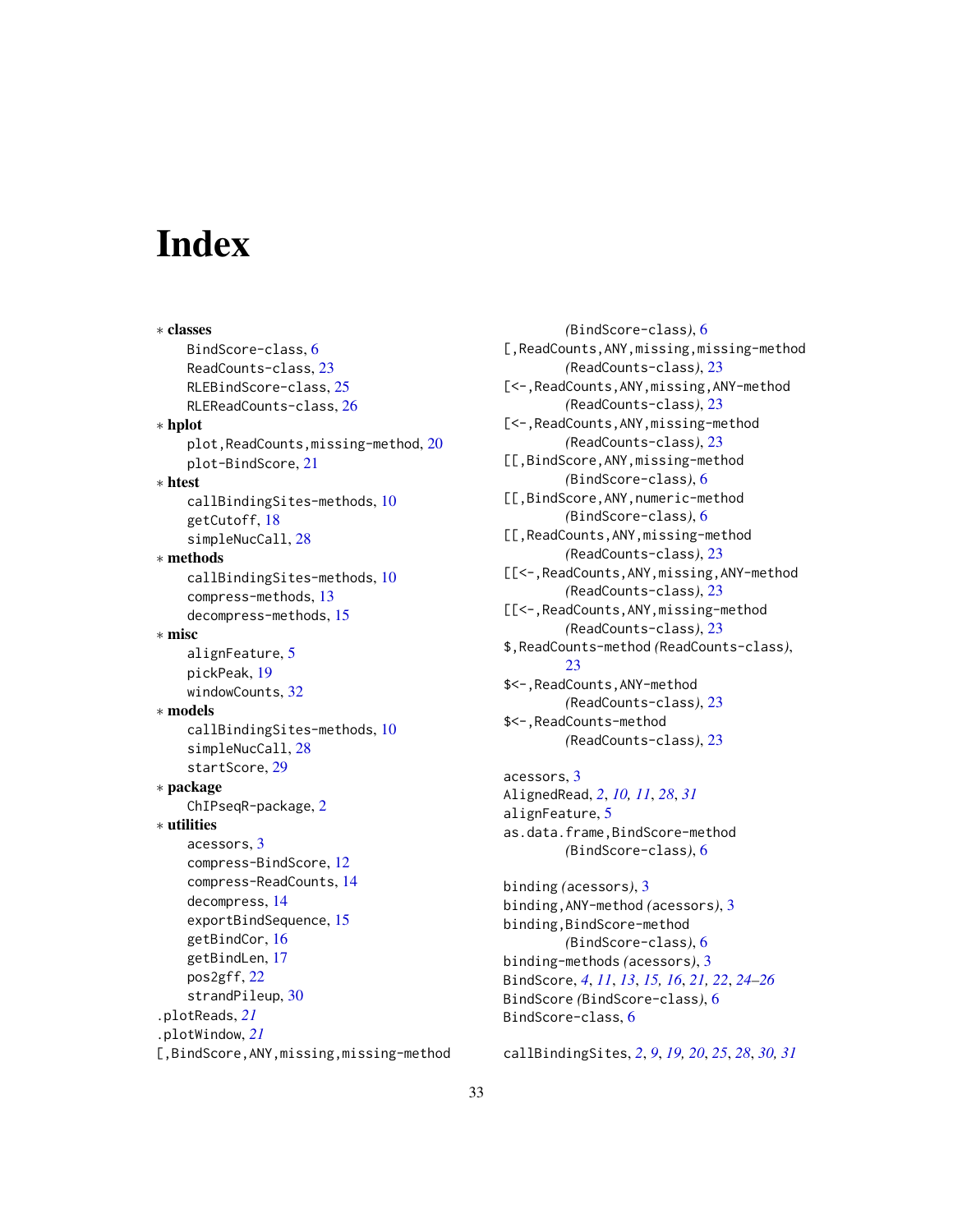# 34 INDEX

callBindingSites *(*callBindingSites-methods*)*, [10](#page-9-0) callBindingSites,ANY-method *(*callBindingSites-methods*)*, [10](#page-9-0) callBindingSites,character-method *(*callBindingSites-methods*)*, [10](#page-9-0) callBindingSites,matrix-method *(*callBindingSites-methods*)*, [10](#page-9-0) callBindingSites,ReadCounts-method *(*callBindingSites-methods*)*, [10](#page-9-0) callBindingSites-methods, [10](#page-9-0) ChIPseqR *(*ChIPseqR-package*)*, [2](#page-1-0) ChIPseqR-package, [2](#page-1-0) chrLength *(*ReadCounts-class*)*, [23](#page-22-0) chrLength, BindScore-method *(*BindScore-class*)*, [6](#page-5-0) chrLength, ReadCounts-method *(*ReadCounts-class*)*, [23](#page-22-0) chrLength,RLEReadCounts-method *(*RLEReadCounts-class*)*, [26](#page-25-0) compress, *[15](#page-14-0)*, *[24](#page-23-0)* compress *(*compress-methods*)*, [13](#page-12-0) compress,BindScore-method *(*compress-BindScore*)*, [12](#page-11-0) compress,ReadCounts-method *(*compress-ReadCounts*)*, [14](#page-13-0) compress,RLEBindScore-method *(*compress-methods*)*, [13](#page-12-0) compress,RLEReadCounts-method *(*compress-methods*)*, [13](#page-12-0) compress-BindScore, [12](#page-11-0) compress-methods, [13](#page-12-0) compress-ReadCounts, [14](#page-13-0) coverage, *[30,](#page-29-0) [31](#page-30-0)* cutoff *(*acessors*)*, [3](#page-2-0) cutoff,ANY-method *(*acessors*)*, [3](#page-2-0) cutoff,BindScore-method *(*BindScore-class*)*, [6](#page-5-0) cutoff-methods *(*acessors*)*, [3](#page-2-0) cutoff<- *(*acessors*)*, [3](#page-2-0) cutoff<-,ANY-method *(*acessors*)*, [3](#page-2-0) cutoff<-,BindScore-method *(*BindScore-class*)*, [6](#page-5-0) cutoff<--methods *(*acessors*)*, [3](#page-2-0)

decompress, [14,](#page-13-0) *[24](#page-23-0)* decompress,ANY-method *(*decompress-methods*)*, [15](#page-14-0)

decompress,Rle-method *(*decompress-methods*)*, [15](#page-14-0) decompress,RLEBindScore-method *(*decompress*)*, [14](#page-13-0) decompress,RleList-method *(*decompress-methods*)*, [15](#page-14-0) decompress,RLEReadCounts-method *(*decompress*)*, [14](#page-13-0) decompress-methods, [15](#page-14-0) devAskNewPage, *[11](#page-10-0)*, *[31](#page-30-0)* exportBindSequence, [15](#page-14-0) fftcor, *[17](#page-16-0)* fttcor, *[17](#page-16-0)* getBindCor, [16,](#page-15-0) *[17](#page-16-0)* getBindLen, *[12](#page-11-0)*, *[17](#page-16-0)*, [17](#page-16-0) getCutoff, *[3](#page-2-0)*, *[12](#page-11-0)*, [18,](#page-17-0) *[20](#page-19-0)* head,BindScore-method *(*BindScore-class*)*, [6](#page-5-0) hilbertImage, *[21](#page-20-0)* lapply,BindScore-method *(*BindScore-class*)*, [6](#page-5-0) lapply,ReadCounts-method *(*ReadCounts-class*)*, [23](#page-22-0) length,BindScore-method *(*BindScore-class*)*, [6](#page-5-0) length,ReadCounts-method *(*ReadCounts-class*)*, [23](#page-22-0) length<-,BindScore-method *(*BindScore-class*)*, [6](#page-5-0) length<-,ReadCounts-method *(*ReadCounts-class*)*, [23](#page-22-0) max,BindScore-method *(*BindScore-class*)*, [6](#page-5-0) min,BindScore-method *(*BindScore-class*)*, [6](#page-5-0) names, BindScore-method *(*BindScore-class*)*, [6](#page-5-0) names,ReadCounts-method

*(*ReadCounts-class*)*, [23](#page-22-0) names<-,BindScore,ANY-method *(*BindScore-class*)*, [6](#page-5-0) names<-,ReadCounts,ANY-method *(*ReadCounts-class*)*, [23](#page-22-0)